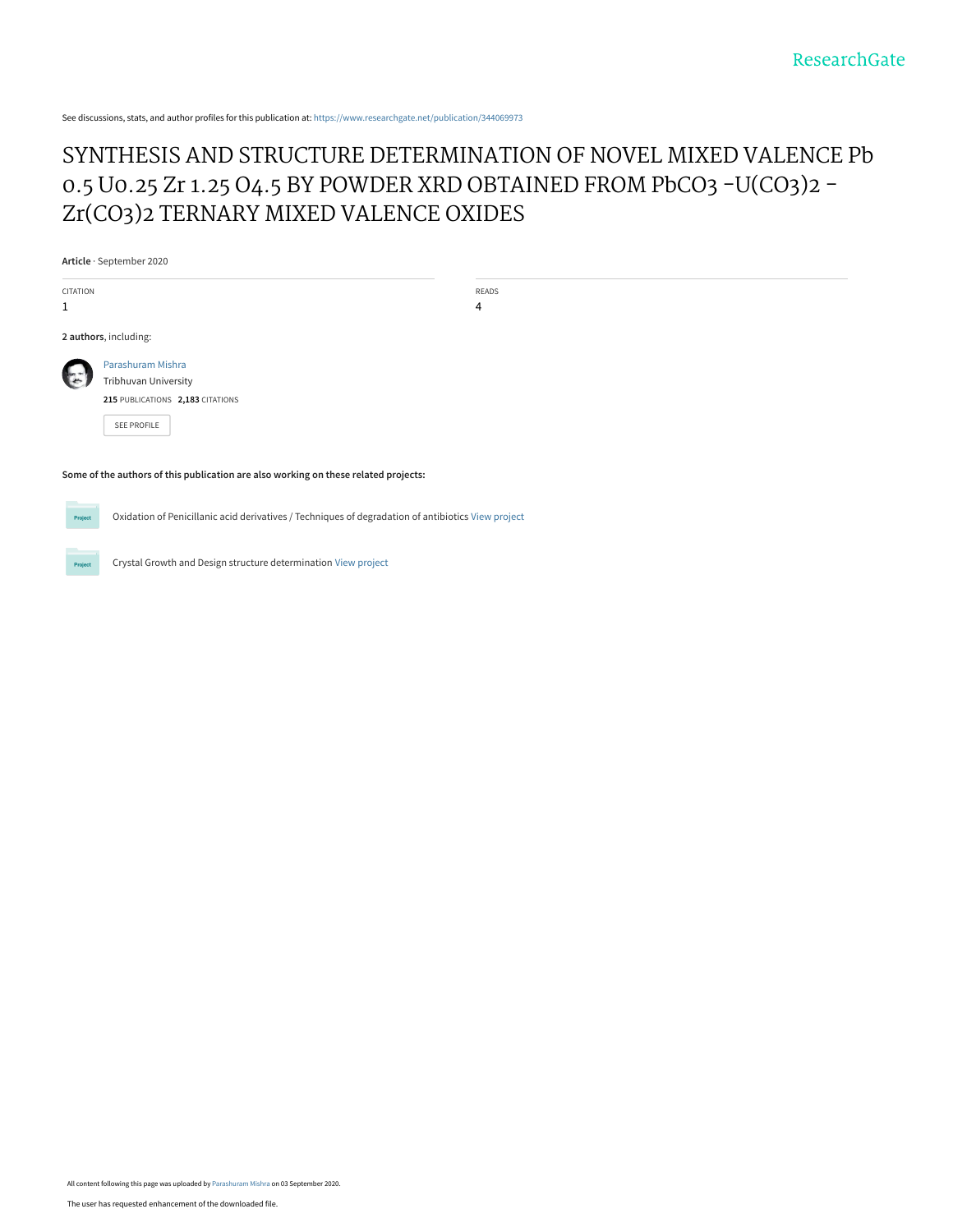

# **SYNTHESIS AND STRUCTURE DETERMINATION OF NOVEL MIXED VALENCE**

# **Pb 0.5 U0.25 Zr 1.25 O4.5 BY POWDER XRD OBTAINED FROM PbCO<sup>3</sup> -U(CO3)2 -Zr(CO3)2TERNARY MIXED VALENCE OXIDES**

## **Bimal K.Kanth and Parashuram Mishra\*,Bioinorganic and Material Chemistry Research Lab.Tribhuvan University,M.M.A.M.Campus,Biratnagar, Nepal**

#### **Abstract**

A novel mixed valence metal oxide , namely **Pb 0.5 U0.25 Zr 1.25 O4.5**, has been successfully synthesized by high-temperature solid-state reaction in open air atmosphere for the first time. Xray powder diffraction coupled with Rietveld refinement reveals the sample's phase purity we have prepared. Thermal behavior analysis shows **Pb 0.5 U0.25 Zr 1.25 O4.5** is very stable, it doesn't decomposition until heated up to 998 °C. UV-visible absorption and diffuse reflection spectrum feature characteristic absorption bands of *f*-electron transition and an optical bandgap value of 4.65 eV. Magnetic susceptibilities measurement gives significant antiferromagnetic interactions between magnetic centers. The photodegradation experiments were performed to evaluate photocatalytic activities of **Pb 0.5 U0.25 Zr 1.25 O4.5.The** Lattice parameters a=1.855 Å, b=1.1937 Å, c=8.8785 Å, α=90.1230° β=94.2069°  $\gamma$ =91.2743. ° and V=134.48 Å<sup>3</sup>. Chemical analysis of several crystallites by EDX is in agreement with the formula **Pb 0.5 U0.25 Zr 1.25 O4.5**, Moreover, the structure was independently determined by Rietveld refinement from X-ray powder data obtained from a multi-phasic sample. The morphology of the crystal was carried out by AFM,TEM and SEM.

Key-words:- Powder XRD,SEM,TEM,lattce parameter,Rietveld refinement

### **INTRODUCTION**

Mixed valence metal oxides continue to be the subject of intensive research due to their potential uses as prospective materials for different applications related to their specific properties such as ionic conductivity, piezoelectricity, luminescence, catalysis and magnetism [1]. Iron phosphates are of particular interest because they offer a variety of structural types in which Zr adopts the oxidation states +4 and forms with oxygen atoms various coordination The interest in of **Pb 0.5 U0.25 Zr 1.25 O4.5**.. Materials with pronounced twinning or new compounds that only exist as part of a complex multi-phase powder sample are thus extremely difficult to treat with this standard method for structure determination. It should be noted that these problem cases also include many technologically relevant products such as small precipitates in a metallic matrix, catalysts, pharmaceuticals, pigments and thin films, which a priori exist only in small quantities or rarely grow as large crystals. Hence, ample motivation exists to develop alternative approaches capable for structural analysis of extremely small volumes and crystallites. However, the only real alternative to X-rays is fast electrons, since their interaction with matter is several orders of magnitude stronger than that of X-rays. Electron diffraction structure analysis (EDSA) makes it,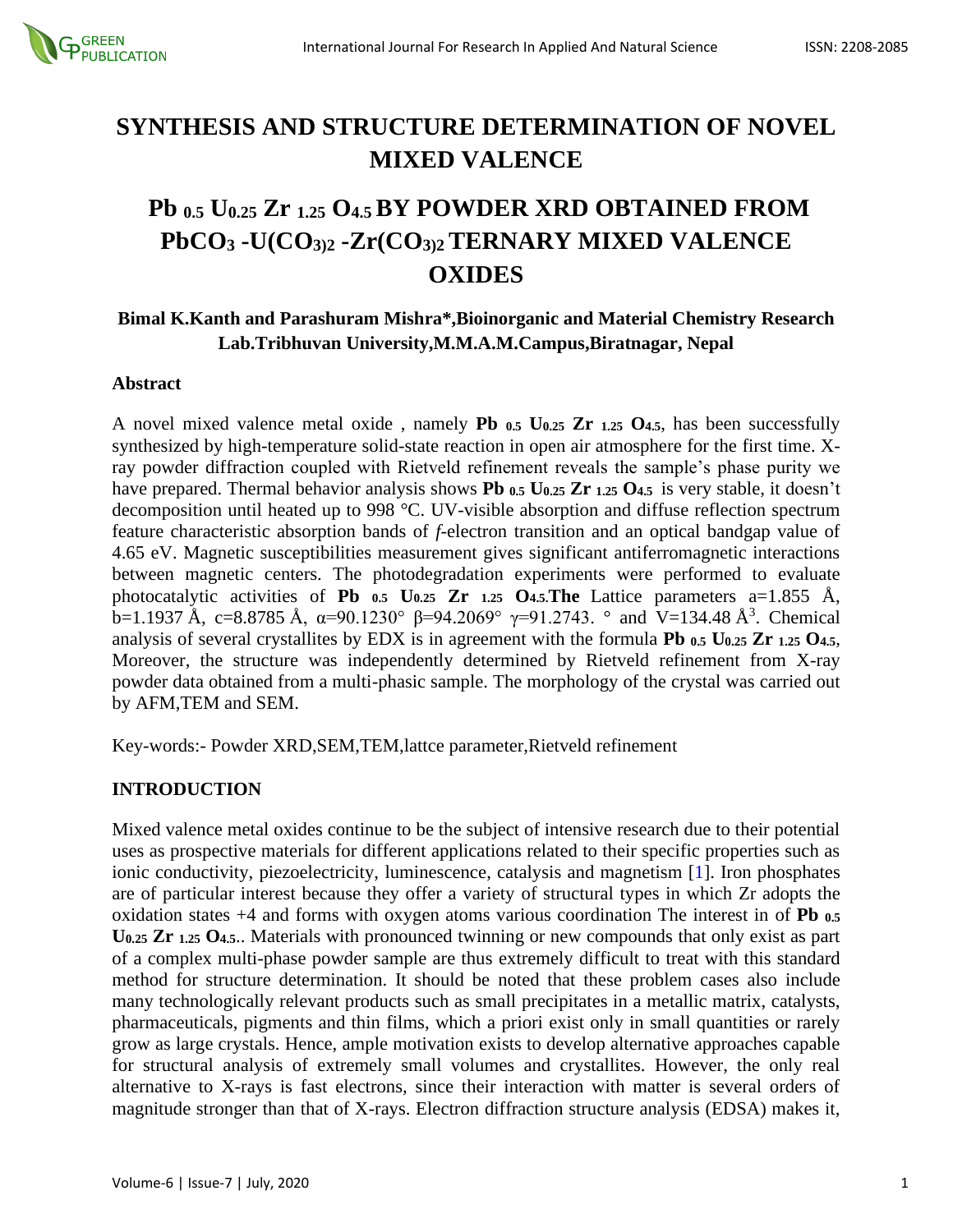

thus, possible to obtain structural information at the atomic level even for the steadily growing number of nanocrystalline materials[2]. On the other hand, structure analysis with electron data is rarely straight forward and fully automated, as it is the case with X-ray data. In particular, the non-kinematical nature of the diffracted intensities is a great concern for structure analysis with electron diffraction data and has hindered EDSA from becoming very popular since its foundation in Russia more than 65 years ago. While a large number of light-atom structures have been investigated by electron diffraction in the past [3], it has only succeeded in a few cases to In the last few years intensive research work has been undertaken on a new bismuth-based mixed oxide family, showing a characteristic columnar  $[PbO-ZrO<sub>2</sub> - UO<sub>2</sub>]$  arrangement, because of its potentially good ionic conductivity properties. The high-temperature polymorph of the compound **Pb 0.5 U0.25 Zr 1.25 O4.5 .T**he phase oxide belonging to this columnar structural type to be described. Its structure was solved by  $X$  –ray powder diffraction solve structures with heavier atoms directly from electron diffraction patterns . In order to avoid these problems, an alternative approach was developed for such non-light-atom structures[4]. This approach exploits the low-order structure factor phases extracted from high-resolution electron microscopy. In this context, we have chosen to explore the ternary diagram PbO-ZrO2 UO2. A new compound was identified from the powder X-ray diffraction (XRD) pattern of one of the synthesized samples. According to its position in the phase diagram, this new phase was supposed to be **Pb 0.5 U0.25 Zr 1.25 O4.5**. Experimentally, the chance to get polycrystalline materials is generally larger than to get single crystals. In this case, powder X-ray diffraction (PXRD) becomes a popular technique but with this technique, the possibility to determine an unknown structure dramatically decreases, because 3D reflections are compressed into 1D with an inevitable overlapping problem, especially when the unit cell is big. The situation will become worse when the PXRD is collected on a multi-phase sample, which is not uncommon in the preliminary stage of searching new materials[5] .The difficulty could further increase when the target phase is not the highly dominant one in the composition. To determine the structure of an unknown phase in a multiphase polycrystalline sample would be very helpful for the researchers, saving time to optimize the syntheses condition Several mature analysis methods, such as the direct method,1 Patterson method,2 charge-flipping algorithm3 and maximum entropy method4 can be applied to accurately solve the structure and study the electrical properties as well. This paper describes their synthesis and structural study by synthesis and structure determination by powder XRD. Their purities were confirmed by their X-ray powder diagrams collected in the range  $10^{\circ} \le 2\theta \le$ 90° on a PANalytical diffractometer using CuKα radiation (λ = 1.5406 Å).

#### **MATERIALS AND METHODS**

**Reagents:** All of the chemical reagents were analytical grade. PbO2 (99.9%), ZrO2 (99.9%), andUO2(99.9%) were used as starting materials as purchased from Sigma Aldrich with no further purification. The mixture was ground carefully, homogenized thoroughly with methanol (99%) in an agate mortar and then packed into an alumina crucible and calcined at 1000°C in air for 10h with several intermediate grindings[6]. Finally the product was pressed into pallets and sintered at 100 K/h. Powder X-ray diffraction (XRD) data were collected at room temperature in the angular range of  $2 \theta = 10$  to 90 with scan step width of 0.02° and a fixed containing time of 15 s using Philips powder diffractometer with graphite monochromatic CuKa radiation. The powder was rotated during the data collection to minimize preferred Orientation effect if any. The program TREOR in CRYSFIRE was used to index the powder pattern which give orthorhombic cell system.SIRPOW92 was used to locate the positional parameters of constituent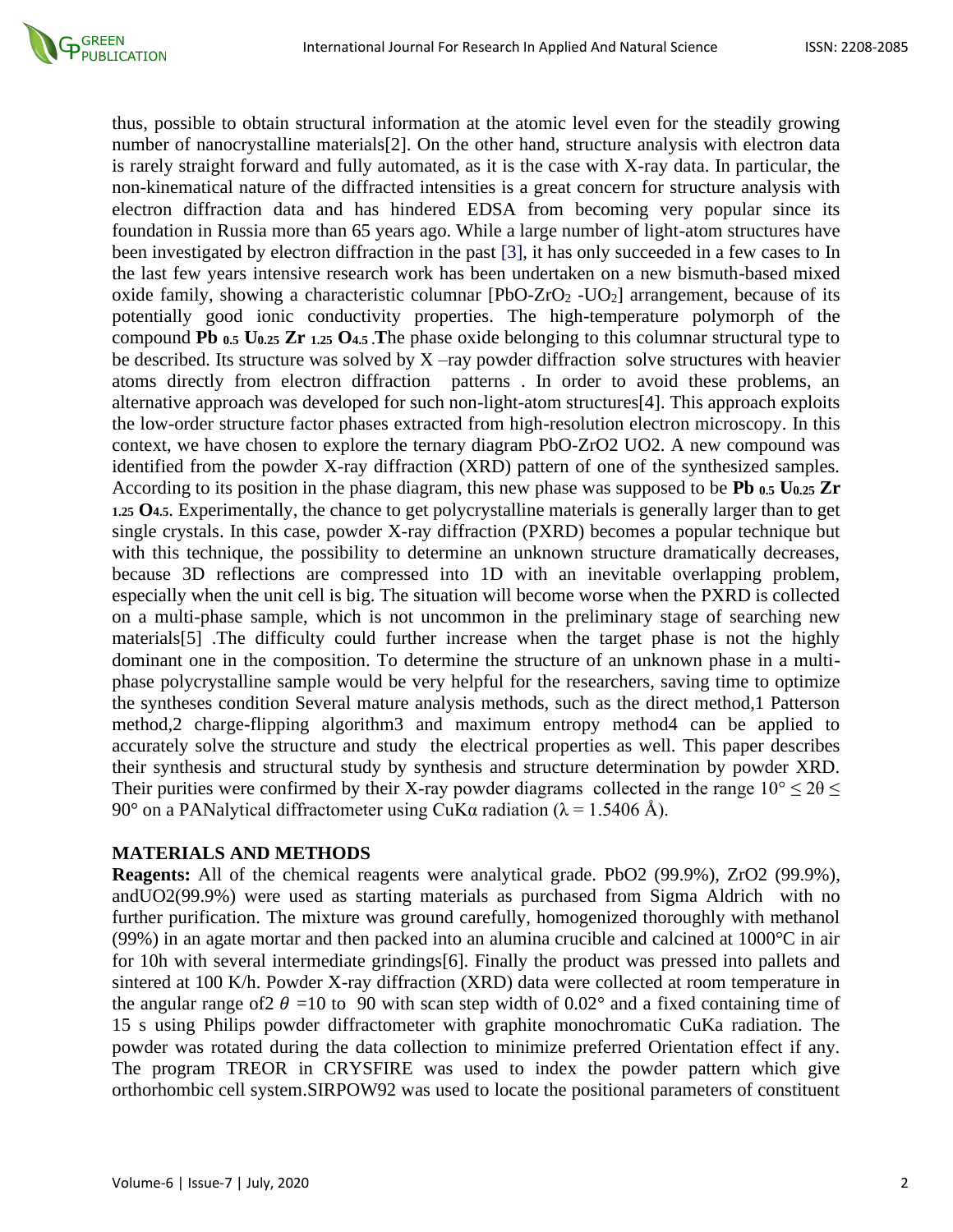

atoms. The full pattern is fitting and peak decomposition in the space group Pcnb using check cell program. The structural parameters were refined by the Reitveld method using the GSAS program which gave Rwp =  $0.0317$ , Rp=  $0.022$ , Rp =  $0.052$ . The density is determined by Archimedes principle. The morphology of titled compound was determined using AFM (Nanoscope III, Digital Instruments, Santa Barbara) For the electrical studies, the measurements were preceded by a pretreatment of the sample in order to reduce the mean particle size of the obtained powder After these treatments, the sample achieved about 85% of the theoretical density with the final diameter of 8 mm and thickness of 2 mm. The relative density of the sample before the mechanical grinding was 79 %. Platinum electrodes were connected to the two faces of thepellet via a platinum paste to keep good electric contacts. Impedance spectroscopy measurements were carried out using a Hewlett-Packard 4192a Impedance Analyzer. The impedance spectra were recorded in the 5 Hz-13 MHz frequency range. Electrical conductivity measurements of representative **Pb**  $_{0.5}$  **U** $_{0.25}$  **Zr**  $_{1.25}$  **O** $_{4.5}$  were carried out by complex impedance spectroscopy with a 1174 Solartron frequency response analyzer coupled to a 1286 Solartron electrochemical interface. Pellets of about 14 mm diameter and 1 mm thickness were prepared by cold pressing of a mechanically activated powder mixture with the composition: **Pb 0.5 U0.25 Zr 1.25 O4.5**.To form the phase, the pellets were heated at 7003C during 12 h and slowly cooled to room temperature. This synthesis method was employed to improve the ceramic quality, as it has been shown for other materials [7]. The formed phases and crystallinity were studied by X-ray powder diffraction. Platinum electrodes were deposited on the two faces by sputtering, and measurements were carried out in the temperature range 200}6503C, at steady temperatures, with pellets under air flow. The frequency range was fixed.

#### **RESULTS AND DISCUSSION**

In materials chemistry, the crystal structure determination is the first step to understand and interpret physical properties of an unknown material. Moreover, it also guides people on how to modify the material and hence improve the performance[8]. Nowadays, the most successful technique for structure determination is through single crystal X-ray diffraction, from which a sufficient number of independent reflections against the structural parameters can be extracted in 3D reciprocal space. Several mature analysis methods, such as the direct method,1 Patterson method,2 charge-flipping algorithm3 and maximum entropy method4 can be applied to accurately solve the structure. This technique requires synthesizing a high quality single crystal at a micrometer. Experimentally, the chance to get polycrystalline materials is generally larger than to get single crystals. In this case, powder X-ray diffraction (PXRD) becomes a popular technique but with this technique, the possibility to determine an unknown structure dramatically decreases, because 3D reflections are compressed into 1D with an inevitable overlapping problem, especially when the unit cell is big. The situation will become worse when the PXRD is collected on a multi-phase sample, which is not uncommon in the preliminary stage of searching new materials, especially in the cases of hydrothermal (or solvothermal) syntheses of zeolitic or MOF materials'XRD data for the sample of **Pb 0.5 U0.25 Zr 1.25 O4.5**synthesized at its nominal composition is shown in Figure 1. All peaks could be indexed to a triclinic unit cell with *P-1* symmetry, analogous to the **Pb 0.5 U0.25 Zr 1.25 O4.5**structure using CRYSFIRE PACKAGE11]. In the diffraction pattern there is a slight anisotropic peak broadening moving to higher angles. This slight peak broadening could be caused by ordering within the cationic layers but relative disorder of the cations between layers. The sloping background observed in XRD at low angles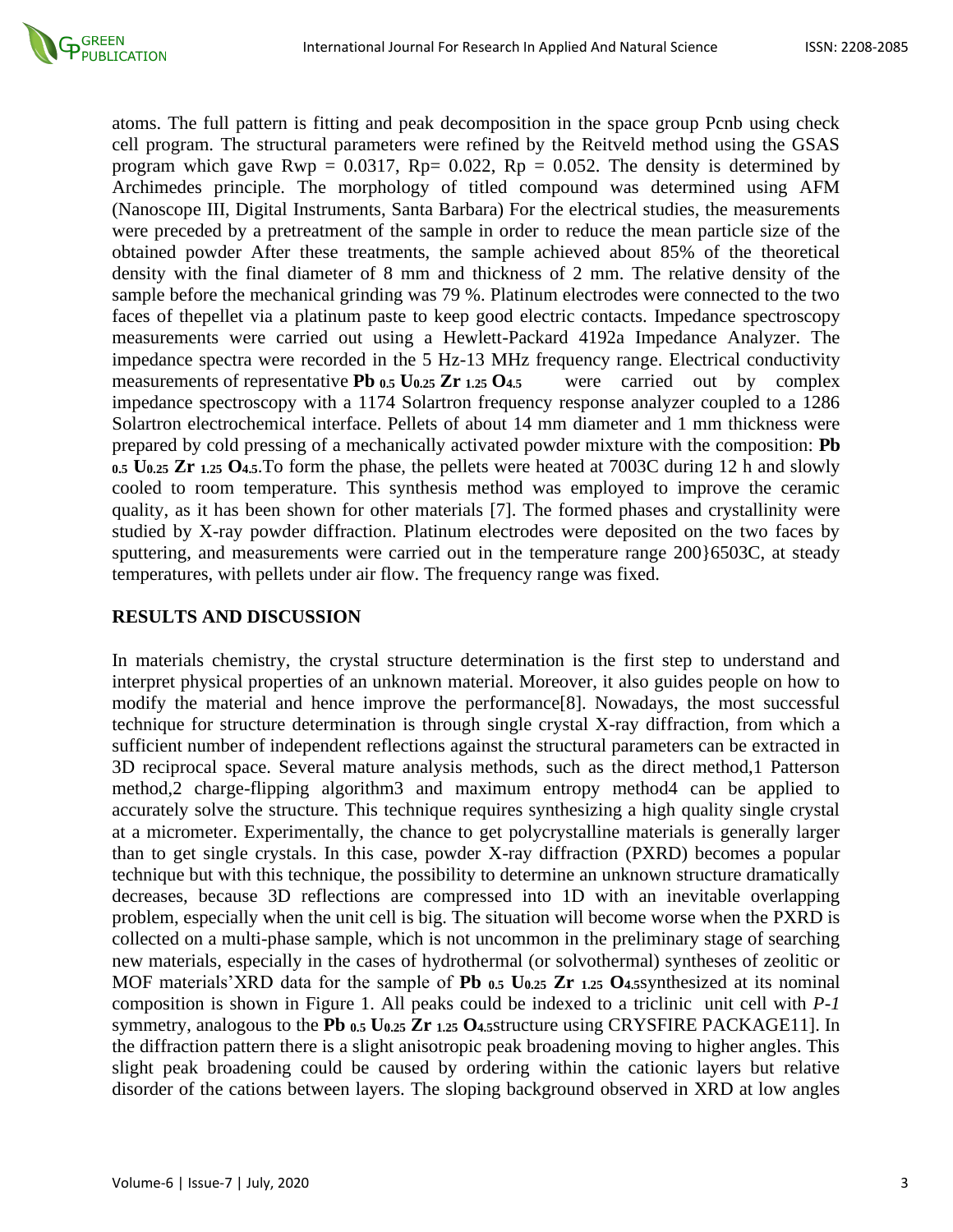out to ~30° 2θ is qualitatively indicative of stacking faults, a common feature of honeycomb oxides. In an ideal layered mixed-metal oxide, all the cationic planes are stacked along the c-axis by a unique translational stacking vector. However it has been shown that two other stacking vectors with very similar energy (1-2 meV) can occur in a structure, leading to so called "stacking faults". Stacking faults in the honeycomb oxides occur due to the relatively weak coupling between the layers In practice, the cationic layers are never perfectly stacked along the c-axis when a layered structure has the *P-*1space group, although higher temperature thermal treatment during synthesis can decrease the frequency of stacking faults[12].



Figure1 Rietveld refinement of powder **Pb 0.5 U0.25 Zr 1.25 O4.5**

Rietveld refinement of Triclinic with P1 space group **Pb 0.5 U0.25 Zr 1.25 O4.5**against XRD data for structural determination proved difficult, due to a combination of preferred orientation of the plate-like crystallites in flat-plate geometry[9].In other words, the extracted peak intensities for phase 1 could be reliable. Note that if the relative intensities differed a lot from the simulated patterns of the known phases, additional manual partitioning of those overlapping peaks would be necessary to get reliable intensities for the unknown phase 1. After considering themultiplicity and Lorentz-polarization correction, the intensities of phase 1 were used for the structure solution as below. Moreover, the reflection conditions indicated possible space groups Pcnb . The initial structure model was obtained using a charge flipping algorithm with the program Superflip.8 [13]Random phases were used at the beginning of the charge-flipping iteration, and overlapping peaks were re-partitioned using a histogram match to improve the convergence. The iteration converged with an R factor of 29% and the final electron density shows aP-1 symmetry with a 5% error. The program of EDMA was then used to automatically assign atomic positions. Four unique heavy atomic positions were found and the heaviest one was assigned as Zr while the others were considered as Zr and U.Due to the existence of heavy atoms, all oxygen positions were ambiguous in the electron density map of this stage[14]. To locate the oxygen atoms, a Monte-Carlo based simulated annealing process with the program TOPAS was applied. For each annealing process, various atomic coordinates were randomly assigned as the initial positions of the oxygen atoms [10]. The annealing process was restarted after finding a few oxygen positions, until all oxygen positions were found to be reasonable.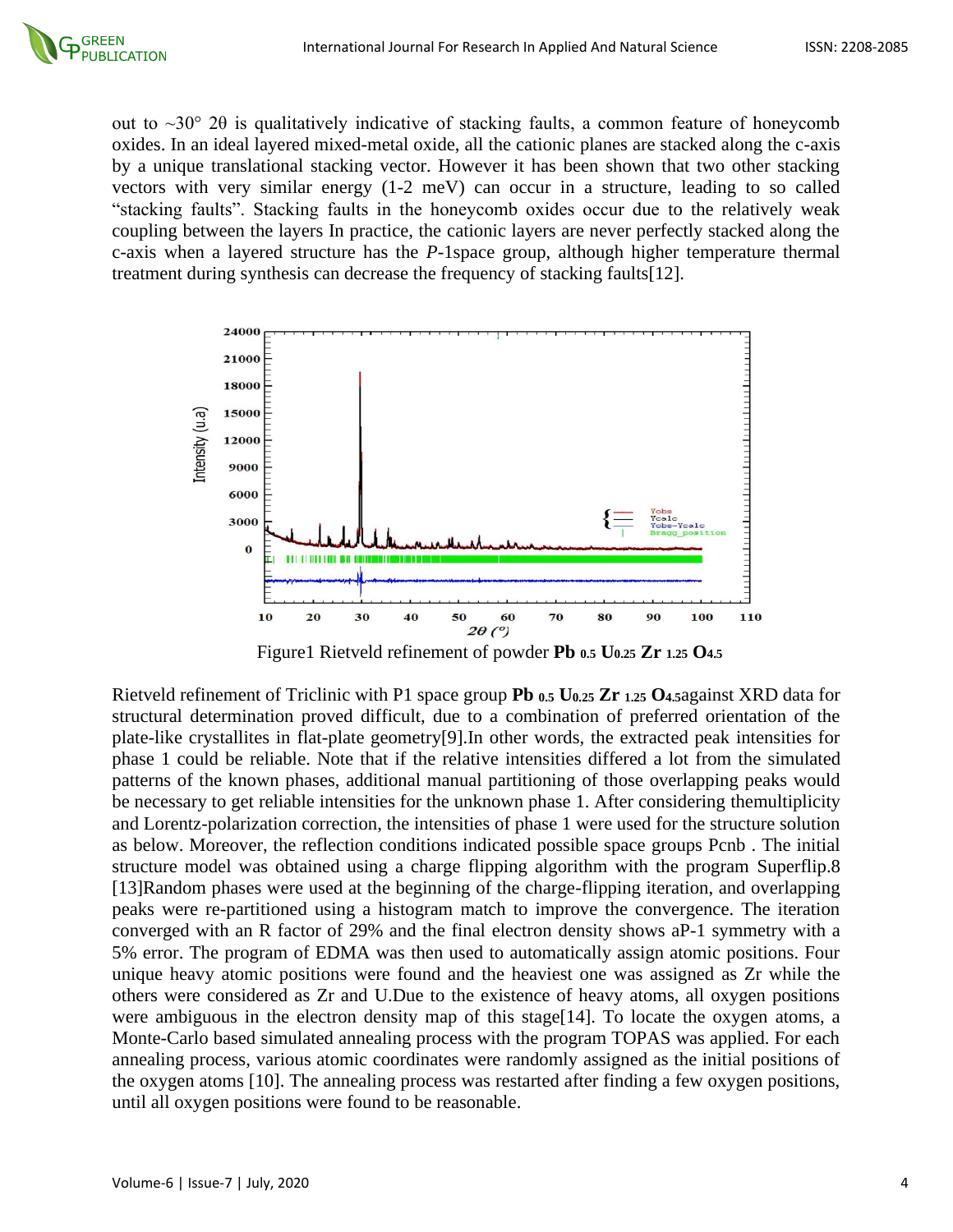

|--|

### **Crystallography data of Pb 0.5 U0.25 Zr 1.25 O4.5**

| Formula sum             | Pb $_{0.5}$ U <sub>0.25</sub> Zr $_{1.25}$ O <sub>4.5</sub>                   |
|-------------------------|-------------------------------------------------------------------------------|
| Formula weight          | 552.4 g/mol                                                                   |
| <b>Crystal system</b>   | triclinic                                                                     |
| Space-group             | $P - 1(2)$                                                                    |
| <b>Cell parameters</b>  | $a=1.855(11)$ Å b=8.1937 Å c=8.8785 Å a=94.2069° $\beta$ =91.2574° y=91.7243° |
| <b>Cell ratio</b>       | $a/b = 0.2264 b/c = 0.9229 c/a = 4.7863$                                      |
| <b>Cell volume</b>      | 134.48(80) $\AA$ <sup>3</sup>                                                 |
| z                       | 2                                                                             |
| Calc. density           | 13.6408 $q/cm3$                                                               |
| Exp.density             | 12.163q/cm <sup>3</sup>                                                       |
| <b>Pearson code</b>     | aP22                                                                          |
| <b>Formula type</b>     | N2O3P4O13                                                                     |
| <b>Wyckoff sequence</b> | i10ab                                                                         |

#### **Table 2Atomic coordinate Atomic parameters**

|                  |                |      | Atom Ox. Wyck. Site S.O.F. | x/a              | v/b                          | z/c        | U $\mathsf{I}^{\mathsf{A}^2}$ |
|------------------|----------------|------|----------------------------|------------------|------------------------------|------------|-------------------------------|
| U1               | 2i             | 1    |                            | 0.38413          | 0.22326                      | 0.24012    | 0.0380                        |
| P <sub>b</sub> 1 | 1 <sub>b</sub> | $-1$ |                            | 0                | 0                            | 1/2        | 0.0380                        |
| P <sub>b</sub> 2 | 2i             | 1    |                            | $-0.29667$       | $-0.33621$                   | 0.16712    | 0.0380                        |
| Zr1              | 2i             | 1    |                            | 0.12846          | $-0.04514$ 0.07499           |            | 0.0380                        |
| Zr2              | 2i             | 1    |                            |                  | $-0.22113 - 0.09420$ 0.35433 |            | 0.0380                        |
| Zr3              | 1 <sub>q</sub> | $-1$ |                            | $-1.00000 - 1/2$ |                              | 1/2        | 0.0380                        |
| Zr4              | 2i             | 1    |                            | -0.54078         | $-0.26947$                   | 0.33187    | 0.0380                        |
| Zr5              | 2i             | 1    |                            | 0.77556          | 0.48579                      | 0.07293    | 0.0380                        |
| Zr <sub>6</sub>  | 2i             | 1    |                            | 0.11202          | $-0.23568$                   | 0.04884    | 0.0380                        |
| Zr7              | 2i             | 1    |                            | 0.43390          | 0.42272                      | $-0.00054$ | 0.0380                        |
| 01               | 2i             | 1    |                            | 0.26714          | $-0.32853$                   | 0.06861    | 0.0380                        |
| 02               | 2i             |      |                            | $-0.60400$       | $-0.33634$ $0.48128$         |            | 0.0380                        |



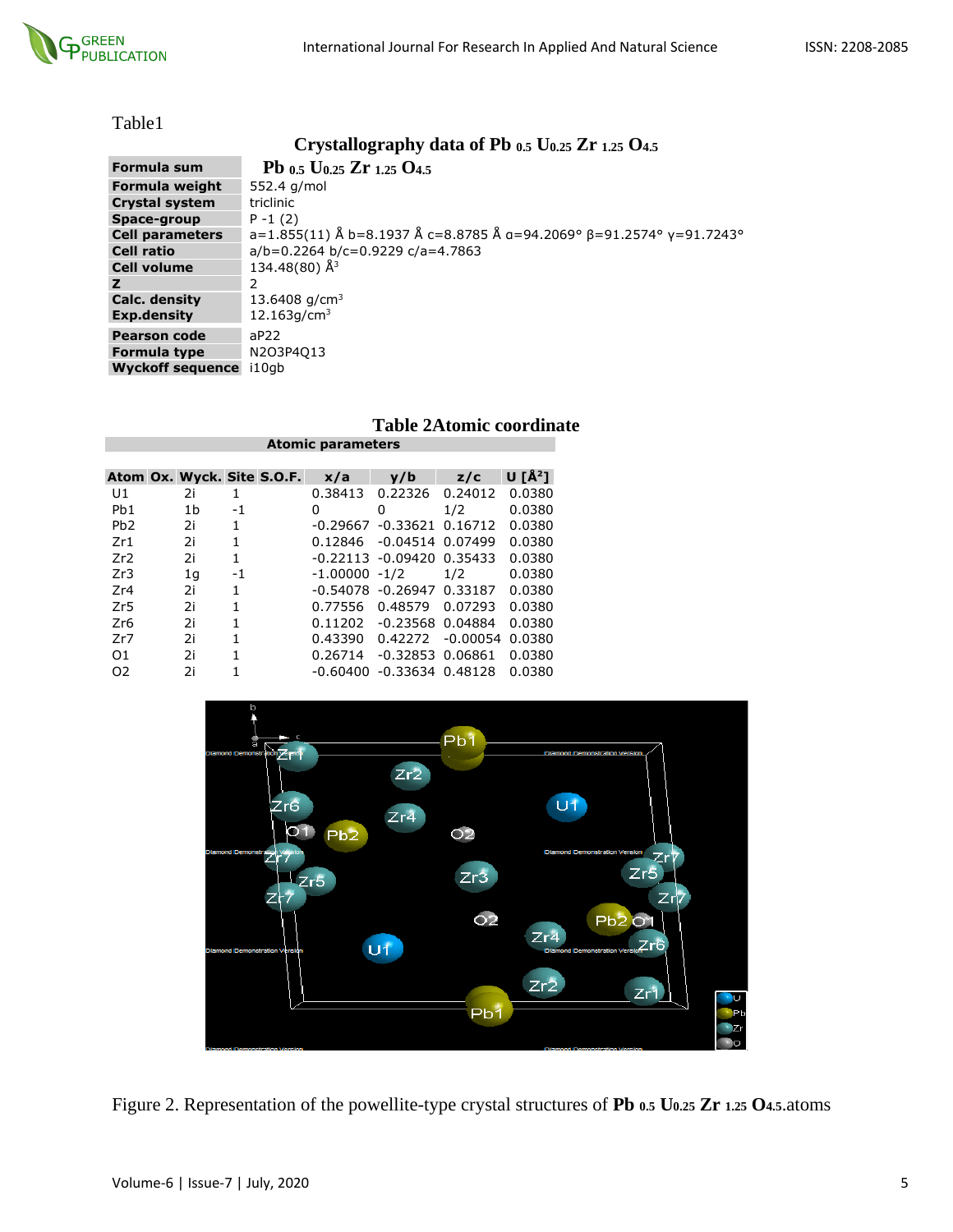



Figure.3 3D structure Structure model of Pb 0.5 U0.25 Zr 1.25 O4.5 in projection along the short c-axis as obtained from Rietveld refinement

Table.3 Bond angles

| Atom1            | Atom code |                 | Atom <sub>2</sub> Atom code | Angles   |
|------------------|-----------|-----------------|-----------------------------|----------|
| O <sub>1</sub>   | 11455011  | Zr4             | 7555011                     | 115.5325 |
| Zr6              | 9555011   | Zr4             | 7555011                     | 126.760  |
| Zr6              | 9555011   | Zr7             | 10555021                    | 70.285   |
| Zr <sub>6</sub>  | 9555011   | Zr5             | 8445011                     | 95.261   |
| Zr <sub>6</sub>  | 9555011   | Zr <sub>6</sub> | 9455011                     | 67.196   |
| Zr <sub>6</sub>  | 9555011   | Pb2             | 3655011                     | 61.298   |
| Zr6              | 9555011   | Pb2             | 3455011                     | 118.702  |
| Zr <sub>6</sub>  | 9555011   | Zr4             | 7655011                     | 91.929   |
| Zr <sub>6</sub>  | 9555011   | Zr7             | 10655021                    | 51.404   |
| Zr6              | 9555011   | Zr5             | 8345011                     | 116.627  |
| P <sub>b</sub> 2 | 3655011   | Pb2             | 3455011                     | 180.000  |
| Pb2              | 3655011   | Zr4             | 7655011                     | 48.366   |
| P <sub>b</sub> 2 | 3655011   | Zr7             | 10655021                    | 43.894   |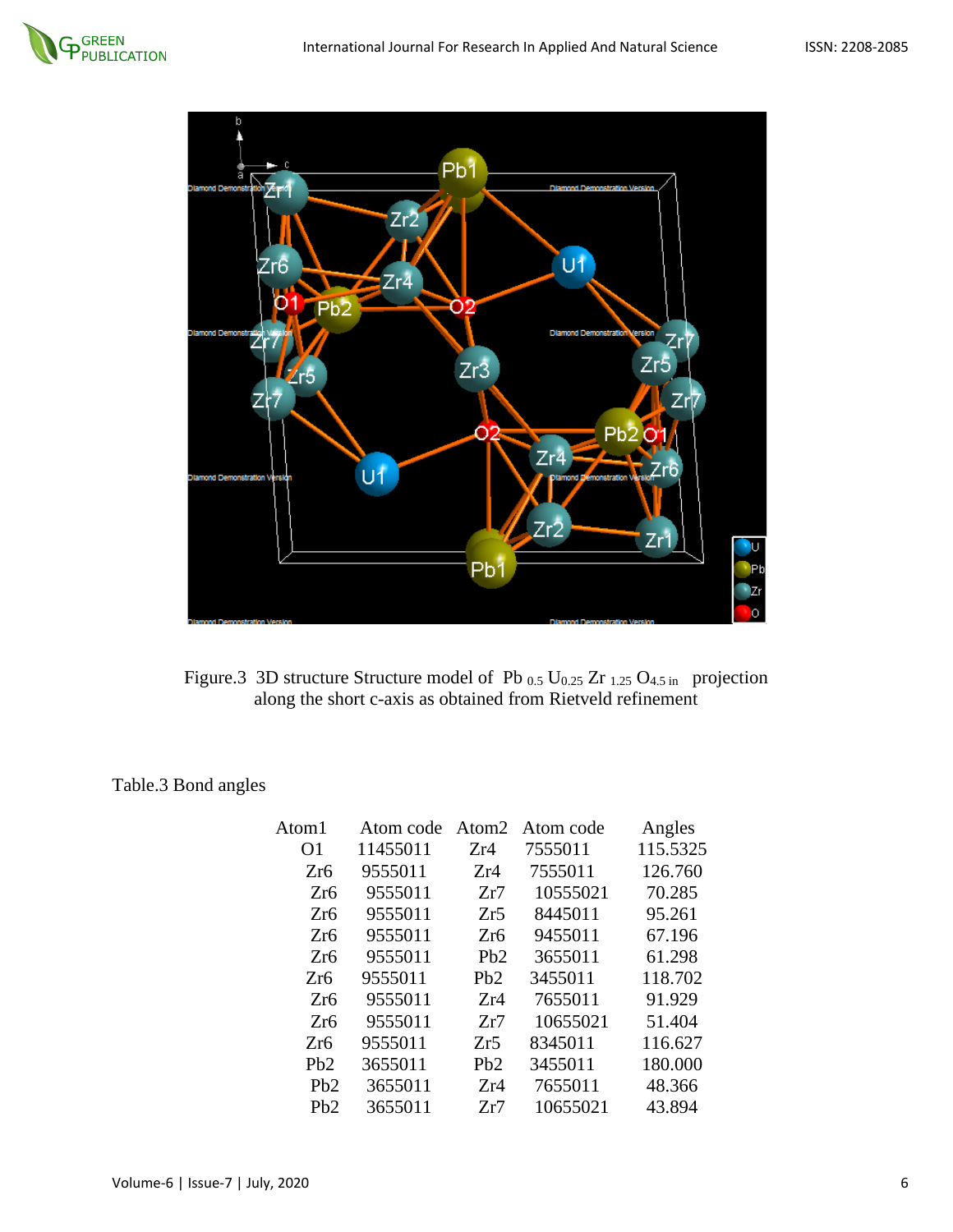

|     | Pb <sub>2</sub>  | 3655011  | Zr5             | 8345011  | 135.5722 |
|-----|------------------|----------|-----------------|----------|----------|
| Zr1 | Zr <sub>6</sub>  | 9555011  | Zr1             | 4555021  | 112.920  |
|     | Zr <sub>6</sub>  | 9555011  | Zr1             | 4655011  | 89.208   |
|     | Zr <sub>6</sub>  | 9555011  | Zr1             | 4455011  | 90.792   |
|     | Zr <sub>6</sub>  | 9555011  | Zr1             | 4655021  | 107.011  |
|     | Zr <sub>6</sub>  | 9555011  | O <sub>1</sub>  | 11555011 | 10.170   |
|     | Zr1              | 4555021  | O <sub>1</sub>  | 11555011 | 121.790  |
|     | Zr1              | 4655011  | O <sub>1</sub>  | 11555011 | 81.935   |
|     | Zr1              | 4455011  | O <sub>1</sub>  | 11555011 | 98.065   |
|     | Zr1              | 4455011  | Zr <sub>6</sub> | 9455011  | 40.403   |
|     | Zr1              | 4455011  | Zr <sub>6</sub> | 9655011  | 140.253  |
|     | Zr1              | 4655021  | O <sub>1</sub>  | 11555011 | 106.740  |
|     | Zr1              | 4655021  | Zr <sub>6</sub> | 9455011  | 134.379  |
|     | Zr1              | 4655021  | Zr <sub>6</sub> | 9655011  | 71.592   |
|     | O <sub>1</sub>   | 11555011 | Zr <sub>6</sub> | 9455011  | 57.998   |
|     | O <sub>1</sub>   | 11555011 | Zr <sub>6</sub> | 9655011  | 42.605   |
|     | Zr <sub>6</sub>  | 9455011  | Zr <sub>6</sub> | 9655011  | 99.850   |
| Zr2 | Pb1              | 2555011  | Zr4             | 7555011  | 127.855  |
|     | Pb1              | 2555011  | Zr2             | 5455011  | 103.837  |
|     | Pb1              | 2555011  | O <sub>2</sub>  | 12555011 | 92.963   |
|     | Pb1              | 2555011  | Pb <sub>2</sub> | 3555011  | 155.897  |
|     | Zr4              | 7555011  | Pb <sub>2</sub> | 3555011  | 38.429   |
|     | Pb1              | 2455011  | O <sub>2</sub>  | 12555011 | 77.992   |
|     | Pb1              | 2455011  | Pb <sub>2</sub> | 3555011  | 129.780  |
|     | O <sub>2</sub>   | 12555011 | Pb <sub>2</sub> | 3555011  | 70.755   |
| Zr3 | O <sub>2</sub>   | 12346021 | O <sub>2</sub>  | 12555011 | 180.000  |
|     | O <sub>2</sub>   | 12346021 | O <sub>2</sub>  | 12446021 | 67.449   |
|     | O <sub>2</sub>   | 12346021 | O <sub>2</sub>  | 12455011 | 112.551  |
|     | O <sub>2</sub>   | 12346021 | Zr3             | 6655011  | 117.116  |
|     | O <sub>2</sub>   | 12346021 | Zr3             | 6455011  | 62.884   |
|     | O <sub>2</sub>   | 12555011 | O <sub>2</sub>  | 12446021 | 112.551  |
|     | O <sub>2</sub>   | 12555011 | O <sub>2</sub>  | 12455011 | 67.449   |
|     | O <sub>2</sub>   | 12555011 | Zr3             | 6655011  | 62.884   |
|     | Pb <sub>2</sub>  | 3555011  | Zr4             | 7455011  | 108.224  |
|     | Pb2              | 3555011  | Zr4             | 7655011  | 71.776   |
|     | P <sub>b</sub> 2 | 3555011  | Zr2             | 5455011  | 120.262  |
|     | Pb2              | 3555011  | Pb2             | 3455011  | 59.858   |
|     | P <sub>b</sub> 2 | 3555011  | O <sub>2</sub>  | 12655011 | 102.401  |
|     | Pb <sub>2</sub>  | 3555011  | O <sub>1</sub>  | 11455011 | 26.828   |
|     | Pb <sub>2</sub>  | 3555011  | O <sub>2</sub>  | 12455011 | 131.805  |
|     | P <sub>b</sub> 2 | 3665011  | Zr <sub>6</sub> | 9665011  | 41.348   |
|     | P <sub>b</sub> 2 | 3665011  | Zr7             | 10565021 | 75.413   |
|     | Zr5              | 8665021  | O <sub>1</sub>  | 11655021 | 64.597   |
|     | Zr5              | 8665021  | O <sub>1</sub>  | 11665011 | 96.241   |
|     | Zr5              | 8665021  | Zr7             | 10765021 | 97.165   |
|     | Zr5              | 8665021  | O <sub>1</sub>  | 11565011 | 59.435   |
|     |                  |          |                 |          |          |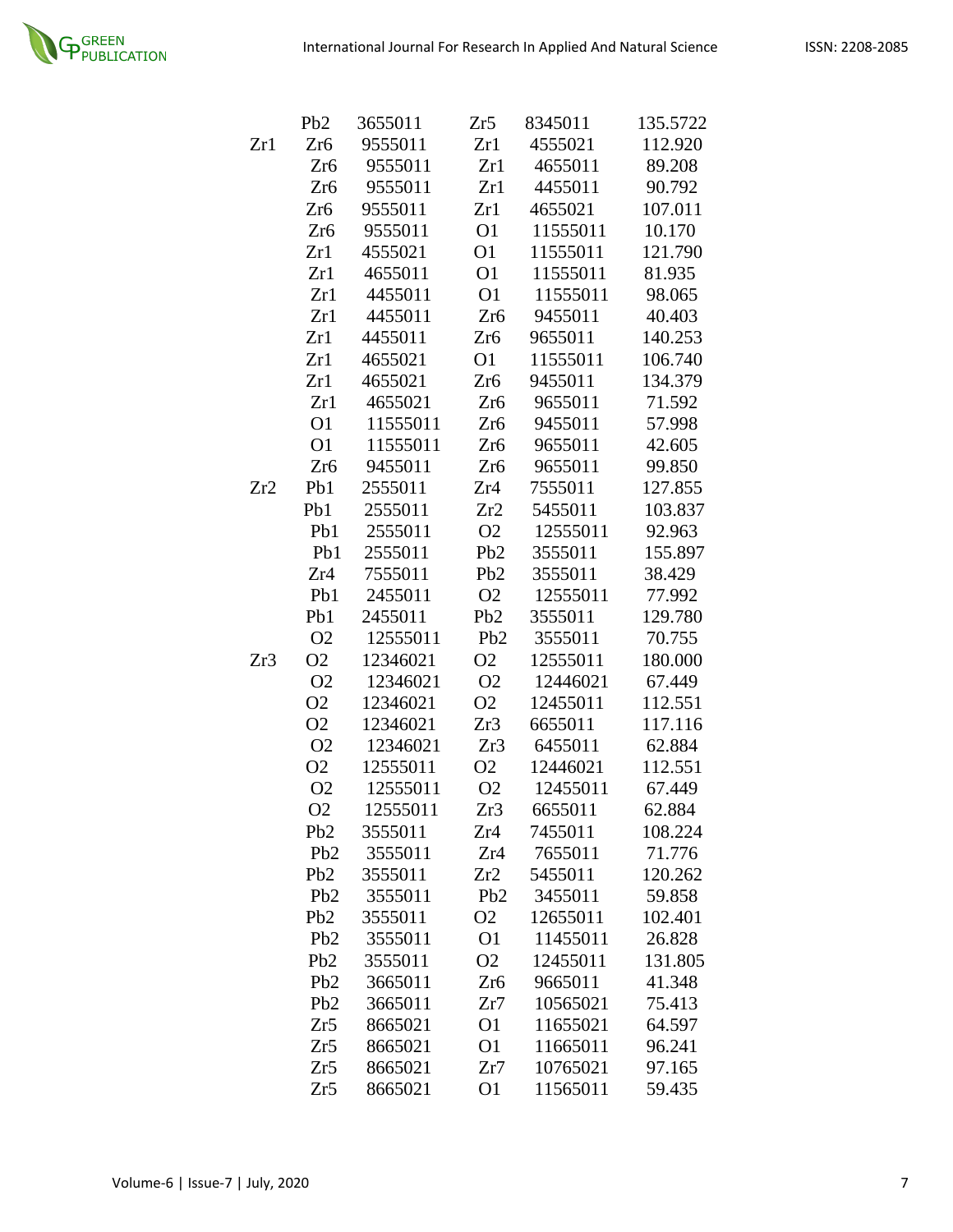| Zr5            | 8665021  | Zr5              | 8455011  | 53.082  |
|----------------|----------|------------------|----------|---------|
| Zr5            | 8665021  | Zr5              | 8655011  | 126.918 |
| Zr5            | 8665021  | Zr <sub>6</sub>  | 9655021  | 83.142  |
| Zr5            | 8665021  | P <sub>b</sub> 2 | 3765011  | 126.053 |
| Zr5            | 8665021  | Zr <sub>6</sub>  | 9665011  | 83.181  |
| Zr5            | 8665021  | Zr7              | 10565021 | 35.787  |
| O <sub>1</sub> | 11655021 | O <sub>1</sub>   | 11665011 | 125.987 |
| O <sub>1</sub> | 11655021 | Zr7              | 10765021 | 93.129  |
| O <sub>1</sub> | 11655021 | O <sub>1</sub>   | 11565011 | 124.032 |
| O <sub>1</sub> | 11655021 | Zr5              | 8455011  | 89.574  |
| O <sub>1</sub> | 11655021 | Zr5              | 8655011  | 90.426  |
| O <sub>1</sub> | 11655021 | Zr <sub>6</sub>  | 9655021  | 19.291  |
| O <sub>1</sub> | 11655021 | Pb2              | 3765011  | 132.830 |
| O <sub>1</sub> | 11655021 | Zr6              | 9665011  | 127.196 |
| O <sub>1</sub> | 11655021 | Zr7              | 10565021 | 91.613  |
| O <sub>1</sub> | 11665011 | Zr7              | 10765021 | 36.726  |
| O <sub>1</sub> | 11665011 | O <sub>1</sub>   | 11565011 | 62.588  |
| O <sub>1</sub> | 11665011 | Zr5              | 8455011  | 119.633 |
| O <sub>1</sub> | 11665011 | Zr5              | 8655011  | 60.367  |
| O <sub>1</sub> | 11665011 | Zr6              | 9655021  | 132.931 |
| O <sub>1</sub> | 11665011 | P <sub>b</sub> 2 | 3765011  | 29.834  |
| O <sub>1</sub> | 11665011 | Zr <sub>6</sub>  | 9665011  | 16.380  |
| O <sub>1</sub> | 11665011 | Zr7              | 10565021 | 99.472  |
| Zr7            | 10765021 | O <sub>1</sub>   | 11565011 | 93.578  |
| Zr7            | 10765021 | Zr5              | 8455011  | 144.955 |
| Zr7            | 10765021 | Zr5              | 8655011  | 35.045  |
| Zr7            | 10765021 | Zr <sub>6</sub>  | 9655021  | 96.404  |
| Zr7            | 10765021 | P <sub>b</sub> 2 | 3765011  | 43.577  |
| Zr7            | 10765021 | Zr <sub>6</sub>  | 9665011  | 48.814  |
| Zr7            | 10765021 | Zr7              | 10565021 | 120.534 |
| O <sub>1</sub> | 11565011 | Zr5              | 8455011  | 57.045  |
|                |          |                  |          |         |
| O1             | 11565011 | Zr5              | 8655011  | 122.955 |
| O1             | 11565011 | Zr6              | 9655021  | 142.199 |
| O <sub>1</sub> | 11565011 | P <sub>b</sub> 2 | 3765011  | 83.796  |
| O <sub>1</sub> | 11565011 | Zr6              | 9665011  | 46.749  |
| O <sub>1</sub> | 11565011 | Zr7              | 10565021 | 39.551  |
| Zr5            | 8455011  | Zr5              | 8655011  | 180.000 |
| Zr5            | 8455011  | Zr6              | 9655021  | 97.462  |
| Zr5            | 8455011  | P <sub>b</sub> 2 | 3765011  | 135.572 |
| Zr5            | 8455011  | Zr6              | 9665011  | 103.648 |
| Zr5            | 8455011  | Zr7              | 10565021 | 24.422  |
| Zr5            | 8655011  | Zr <sub>6</sub>  | 9655021  | 82.538  |
| Zr5            | 8655011  | Pb2              | 3765011  | 44.428  |
| Zr5            | 8655011  | Zr <sub>6</sub>  | 9665011  | 76.352  |
| Zr5            | 8655011  | Zr7              | 10565021 | 155.578 |
|                |          |                  |          |         |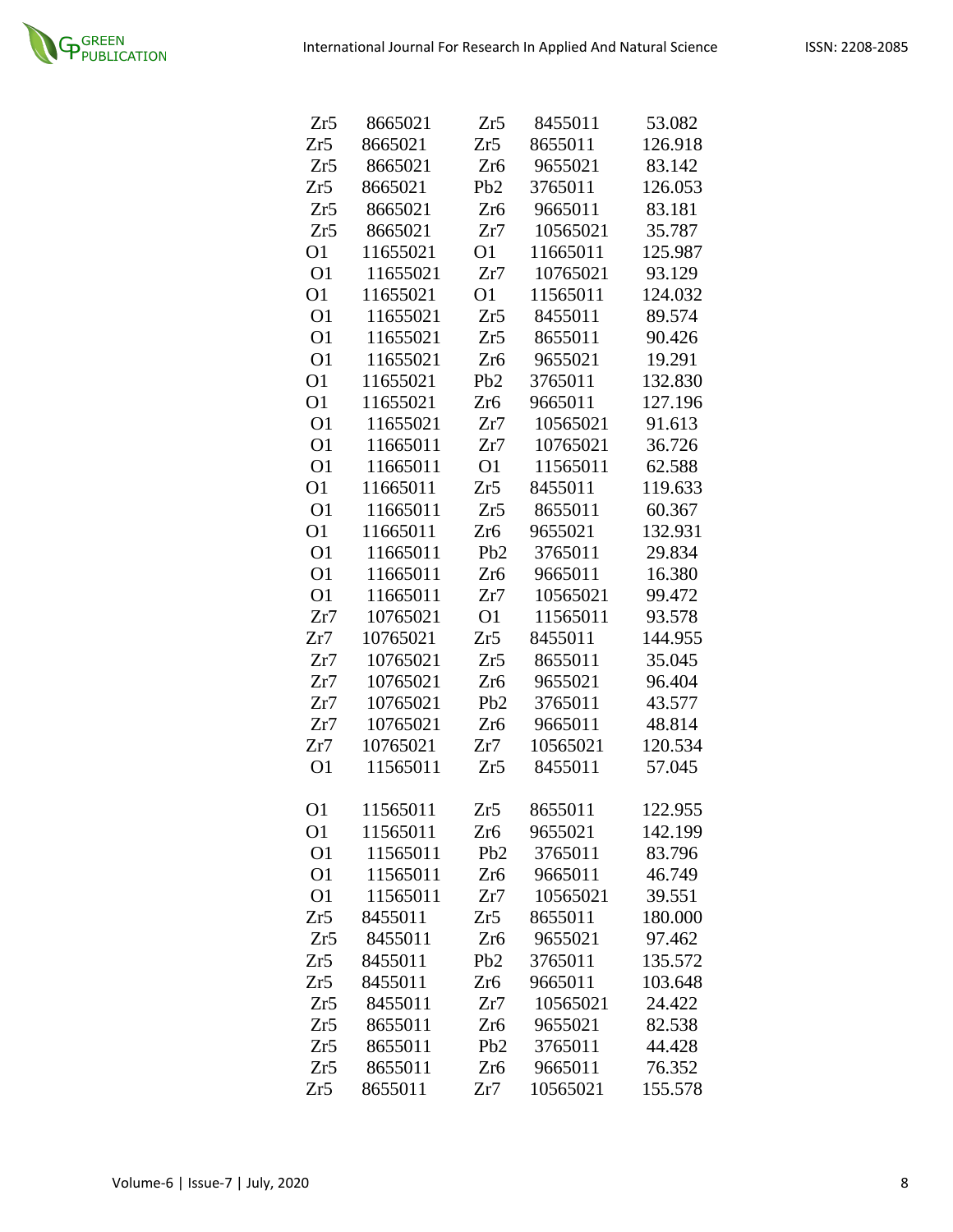

|     | Zr6              | 9655021  | P <sub>b</sub> 2 | 3765011  | 126.931 |
|-----|------------------|----------|------------------|----------|---------|
|     | Zr <sub>6</sub>  | 9655021  | Zr <sub>6</sub>  | 9665011  | 140.183 |
|     | Zr6              | 9655021  | Zr7              | 10565021 | 105.969 |
|     | P <sub>b</sub> 2 | 3765011  | Zr <sub>6</sub>  | 9665011  | 44.131  |
|     | P <sub>b</sub> 2 | 3765011  | Zr7              | 10565021 | 123.339 |
|     | Zr <sub>6</sub>  | 9665011  | Zr7              | 10565021 | 83.096  |
| Zr6 | O <sub>1</sub>   | 11555011 | Zr1              | 4555011  | 150.920 |
|     | O <sub>1</sub>   | 11555011 | Pb <sub>2</sub>  | 3555011  | 61.049  |
|     | O <sub>1</sub>   | 11555011 | <b>O1</b>        | 11455011 | 84.027  |
|     | O <sub>1</sub>   | 11555011 | Pb <sub>2</sub>  | 3655011  | 35.794  |
|     | O <sub>1</sub>   | 11555011 | Zr7              | 10655021 | 27.217  |
|     | O <sub>1</sub>   | 11555011 | Zr7              | 10555021 | 59.414  |
|     | O <sub>1</sub>   | 11555011 | Zr <sub>6</sub>  | 9655011  | 68.850  |
|     | O <sub>1</sub>   | 11555011 | Zr6              | 9455011  | 111.150 |
|     | O <sub>1</sub>   | 11555011 | Zr5              | 8655021  | 42.275  |
|     | O <sub>1</sub>   | 11555011 | O <sub>1</sub>   | 11655011 | 48.705  |
|     | O <sub>1</sub>   | 11555011 | Zr5              | 8445011  | 35.558  |
|     | O <sub>1</sub>   | 11555011 | Zr1              | 4655011  | 106.769 |
|     | O <sub>1</sub>   | 11555011 | Zr1              | 4455011  | 146.416 |
|     | Zr1              | 4555011  | P <sub>b</sub> 2 | 3555011  | 117.423 |
|     | Zr1              | 4555011  | O1               | 11455011 | 114.360 |
|     | Zr1              | 4555011  | Pb <sub>2</sub>  | 3655011  | 115.181 |
|     | Zr1              | 4555011  | Zr7              | 10655021 | 150.034 |
|     | Zr1              | 4555011  | Zr7              | 10555021 | 146.926 |
|     | Zr1              | 4555011  | Zr <sub>6</sub>  | 9655011  | 90.792  |
|     | Zr1              | 4555011  | Zr <sub>6</sub>  | 9455011  | 89.208  |
|     | Zr1              | 4555011  | Zr5              | 8655021  | 158.814 |
|     | Zr1              | 4555011  | O1               | 11655011 | 109.503 |
|     | Zr1              | 4555011  | Zr5              | 8445011  | 160.089 |
|     | Zr1              | 4555011  | Zr1              | 4655011  | 50.389  |
|     | Zr1              | 4555011  | Zr1              | 4455011  | 49.462  |
|     | P <sub>b</sub> 2 | 3555011  | O <sub>1</sub>   | 11455011 | 41.517  |
|     | Pb <sub>2</sub>  | 3555011  | Pb <sub>2</sub>  | 3655011  | 67.196  |
|     | P <sub>b</sub> 2 | 3555011  | Zr7              | 10655021 | 85.444  |
|     | Pb <sub>2</sub>  | 3555011  | Zr7              | 10555021 | 55.605  |
|     | Pb2              | 3555011  | Zr <sub>6</sub>  | 9655011  | 118.702 |
|     | P <sub>b</sub> 2 | 3555011  | Zr <sub>6</sub>  | 9455011  | 61.298  |
|     | Pb <sub>2</sub>  | 3555011  | Zr5              | 8655021  | 83.185  |
|     | Pb <sub>2</sub>  | 3555011  | O <sub>1</sub>   | 11655011 | 102.013 |
|     | Pb2              | 3555011  | Zr5              | 8445011  | 43.391  |
|     | Pb2              | 3555011  | Zr1              | 4655011  | 131.956 |
|     | Pb2              | 3555011  | Zr1              | 4455011  | 85.957  |
|     | O <sub>1</sub>   | 11455011 | Pb <sub>2</sub>  | 3655011  | 105.502 |
|     | O <sub>1</sub>   | 11455011 | Zr7              | 10655021 | 95.583  |
|     | O <sub>1</sub>   | 11455011 | Zr7              | 10555021 | 36.248  |
|     | O <sub>1</sub>   | 11455011 | Zr <sub>6</sub>  | 9655011  | 152.877 |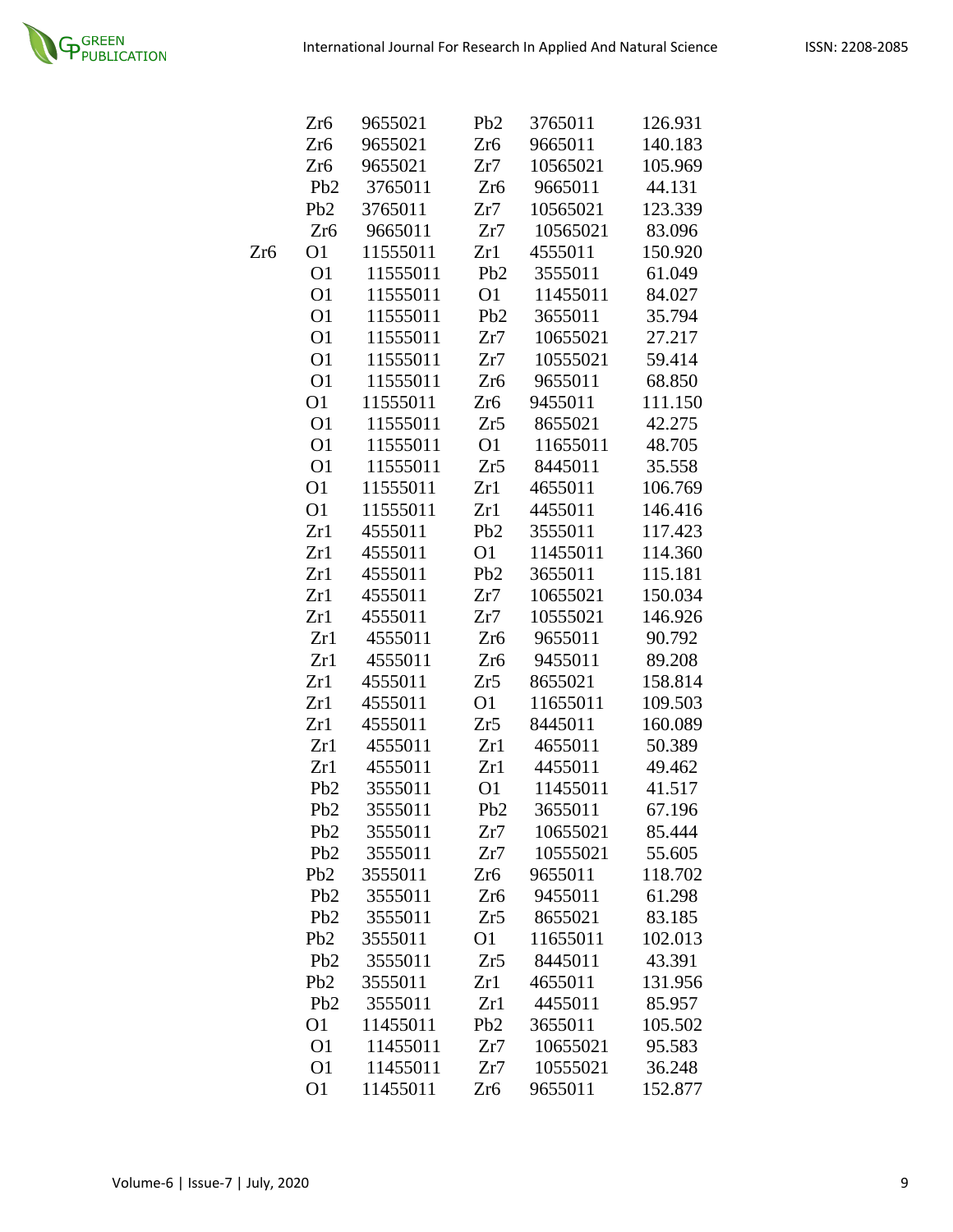| O1               | 11455011 | Zr6             | 9455011  | 27.123  |
|------------------|----------|-----------------|----------|---------|
| O <sub>1</sub>   | 11455011 | Zr5             | 8655021  | 77.103  |
| O <sub>1</sub>   | 11455011 | O <sub>1</sub>  | 11655011 | 132.732 |
| O <sub>1</sub>   | 11455011 | Zr5             | 8445011  | 49.512  |
| O <sub>1</sub>   | 11455011 | Zr1             | 4655011  | 162.384 |
| O <sub>1</sub>   | 11455011 | Zr1             | 4455011  | 65.625  |
| P <sub>b</sub> 2 | 3655011  | Zr7             | 10655021 | 53.476  |
| Pb <sub>2</sub>  | 3655011  | Zr7             | 10555021 | 92.614  |
| P <sub>b</sub> 2 | 3655011  | Zr6             | 9655011  | 51.506  |
| Pb <sub>2</sub>  | 3655011  | Zr6             | 9455011  | 128.494 |
| P <sub>b</sub> 2 | 3655011  | Zr5             | 8655021  | 75.974  |
| P <sub>b</sub> 2 | 3655011  | O <sub>1</sub>  | 11655011 | 36.779  |
| P <sub>b</sub> 2 | 3655011  | Zr5             | 8445011  | 66.394  |
| Pb <sub>2</sub>  | 3655011  | Zr1             | 4655011  | 78.243  |
| Pb2              | 3655011  | Zr1             | 4455011  | 138.173 |
| Zr7              | 10655021 | Zr7             | 10555021 | 61.459  |
| Zr7              | 10655021 | Zr <sub>6</sub> | 9655011  | 60.075  |
| Zr7              | 10655021 | Zr <sub>6</sub> | 9455011  | 119.925 |
| Zr7              | 10655021 | Zr5             | 8655021  | 25.474  |
| Zr7              | 10655021 | <b>O1</b>       | 11655011 | 43.091  |
| Zr7              | 10655021 | Zr5             | 8445011  | 48.129  |
| Zr7              | 10655021 | Zr1             | 4655011  | 100.207 |
| Zr7              | 10655021 | Zr1             | 4455011  | 158.929 |
| Zr7              | 10555021 | Zr <sub>6</sub> | 9655011  | 121.534 |
| Zr7              | 10555021 | Zr <sub>6</sub> | 9455011  | 58.466  |
| Zr7              | 10555021 | Zr5             | 8655021  | 40.870  |
| Zr7              | 10555021 | O <sub>1</sub>  | 11655011 | 103.499 |
| Zr7              | 10555021 | Zr5             | 8445011  | 26.420  |
| Zr7              | 10555021 | Zr1             | 4655011  | 161.111 |
| Zr7              | 10555021 | Zr1             | 4455011  | 97.952  |
| Zr <sub>6</sub>  | 9655011  | Zr <sub>6</sub> | 9455011  | 180.000 |
| Zr <sub>6</sub>  | 9655011  | Zr5             | 8655021  | 82.538  |
| Zr6              | 9655011  | O <sub>1</sub>  | 11655011 | 20.145  |
| Zr6              | 9655011  | Zr5             | 8445011  | 103.648 |
| Zr6              | 9655011  | Zr1             | 4655011  | 40.403  |
| Zr6              | 9655011  | Zr1             | 4455011  | 140.253 |
| Zr6              | 9455011  | Zr5             | 8655021  | 97.462  |
| Zr6              | 9455011  | O <sub>1</sub>  | 11655011 | 159.855 |
| Zr <sub>6</sub>  | 9455011  | Zr5             | 8445011  | 76.352  |
| Zr6              | 9455011  | Zr1             | 4655011  | 139.597 |
| Zr <sub>6</sub>  | 9455011  | Zr1             | 4455011  | 39.747  |
| Zr5              | 8655021  | O <sub>1</sub>  | 11655011 | 67.799  |
| Zr5              | 8655021  | Zr5             | 8445011  | 39.817  |
| Zr5              | 8655021  | Zr1             | 4655011  | 120.288 |
| Zr5              | 8655021  | Zr1             | 4455011  | 134.022 |
| O <sub>1</sub>   | 11655011 | Zr5             | 8445011  | 83.666  |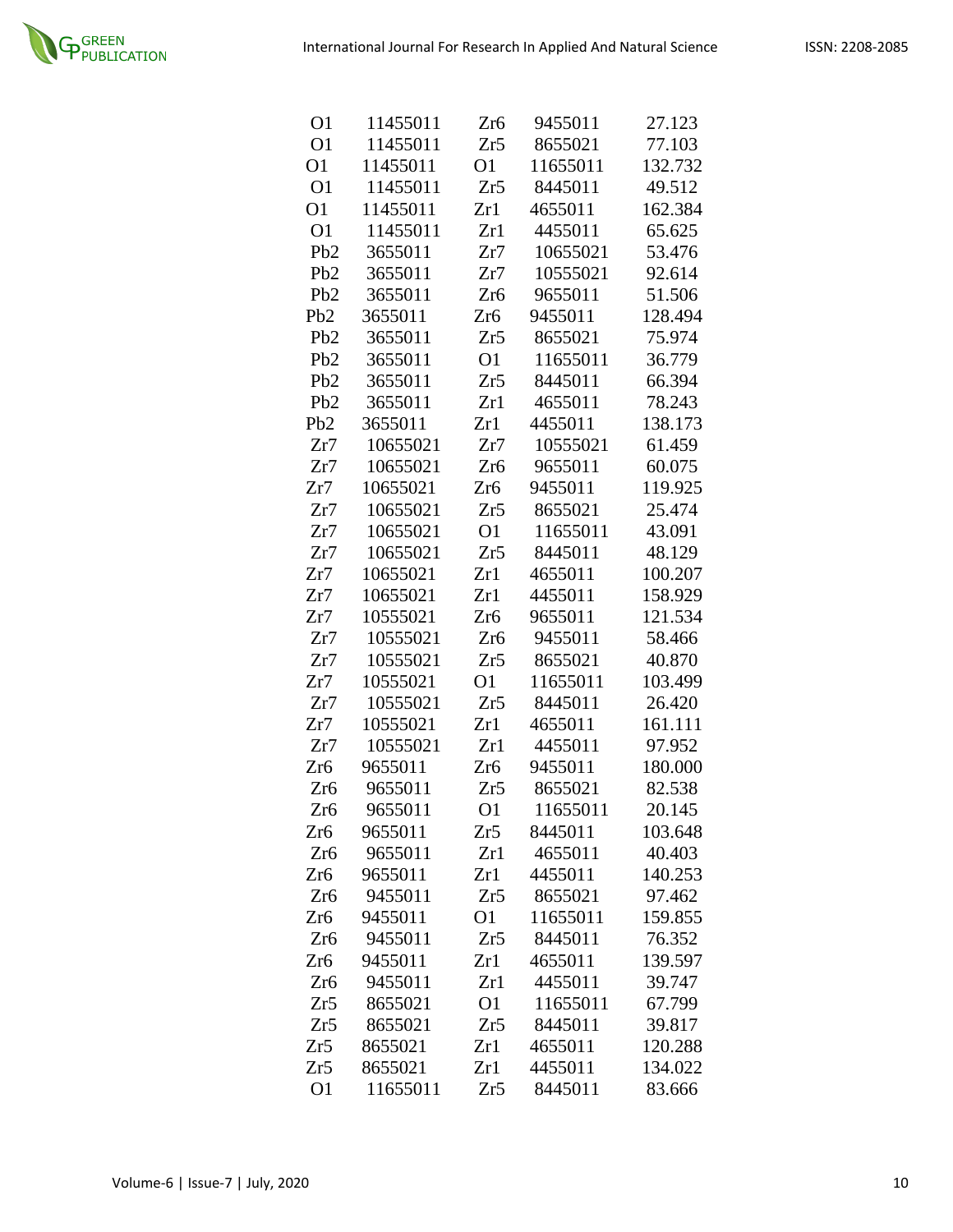

|     | O1             | 11655011 | Zr1              | 4655011  | 59.541  |
|-----|----------------|----------|------------------|----------|---------|
|     | O <sub>1</sub> | 11655011 | Zr1              | 4455011  | 157.976 |
|     | Zr5            | 8445011  | Zr1              | 4655011  | 142.304 |
|     | Zr5            | 8445011  | Zr1              | 4455011  | 114.955 |
|     | Zr1            | 4655011  | Zr1              | 4455011  | 99.850  |
| Zr7 | Zr5            | 8555011  | Zr5              | 8665021  | 104.913 |
|     | Zr5            | 8555011  | <b>O1</b>        | 11655021 | 109.614 |
|     | Zr5            | 8555011  | Zr7              | 10665021 | 55.771  |
|     | Zr5            | 8555011  | Zr5              | 8455011  | 94.361  |
|     | Zr5            | 8555011  | O <sub>1</sub>   | 11555021 | 160.855 |
|     | Zr5            | 8555011  | Pb <sub>2</sub>  | 3555021  | 147.703 |
|     | Zr5            | 8555011  | Zr5              | 8765021  | 62.070  |
|     | Zr5            | 8555011  | Zr <sub>6</sub>  | 9655021  | 104.043 |
|     | Zr5            | 8555011  | Zr <sub>6</sub>  | 9555021  | 148.067 |
|     | Zr5            | 8555011  | Zr7              | 10655011 | 52.998  |
|     | Zr5            | 8555011  | Zr7              | 10455011 | 127.002 |
|     | Zr5            | 8555011  | Zr7              | 10565021 | 100.967 |
|     | Zr5            | 8555011  | O <sub>1</sub>   | 11565011 | 58.883  |
|     | Zr5            | 8555011  | Pb <sub>2</sub>  | 3655021  | 95.990  |
|     | Zr5            | 8555011  | Pb <sub>2</sub>  | 3665011  | 30.770  |
|     | Zr5            | 8555011  | Zr7              | 10765021 | 40.572  |
|     | Zr5            | 8555011  | Zr5              | 8565021  | 124.439 |
|     | Zr5            | 8665021  | O1               | 11655021 | 110.492 |
|     | Zr5            | 8665021  | Zr7              | 10665021 | 49.141  |
|     | Zr5            | 8665021  | Zr5              | 8455011  | 73.855  |
|     | Zr5            | 8665021  | O <sub>1</sub>   | 11555021 | 79.722  |
|     | Zr5            | 8665021  | P <sub>b</sub> 2 | 3555021  | 71.883  |
|     | Zr5            | 8665021  | Zr5              | 8765021  | 76.174  |
|     | Zr5            | 8665021  | Zr <sub>6</sub>  | 9655021  | 130.343 |
|     | Zr5            | 8665021  | Zr <sub>6</sub>  | 9555021  | 105.652 |
|     | Zr5            | 8665021  | Zr7              | 10655011 | 111.218 |
|     | Zr5            | 8665021  | Zr7              | 10455011 | 68.782  |
|     | Zr5            | 8665021  | Zr7              | 10565021 | 43.382  |
|     | Zr5            | 8665021  | O <sub>1</sub>   | 11565011 | 54.561  |
|     | Zr5            | 8665021  | P <sub>b</sub> 2 | 3655021  | 94.311  |
|     | Zr5            | 8665021  | Pb <sub>2</sub>  | 3665011  | 81.917  |
|     | Zr5            | 8665021  | Zr7              | 10765021 | 86.033  |
|     | Zr5            | 8665021  | Zr5              | 8565021  | 44.360  |
|     | O1             | 11655021 | Zr7              | 10665021 | 124.213 |
|     | O <sub>1</sub> | 11655021 | Zr5              | 8455011  | 152.787 |
|     | O1             | 11655021 | O <sub>1</sub>   | 11555021 | 85.299  |
|     | O <sub>1</sub> | 11655021 | P <sub>b</sub> 2 | 3555021  | 47.587  |
|     | O <sub>1</sub> | 11655021 | Zr5              | 8765021  | 70.296  |
|     | O <sub>1</sub> | 11655021 | Zr6              | 9655021  | 20.438  |
|     | O <sub>1</sub> | 11655021 | Zr <sub>6</sub>  | 9555021  | 67.442  |
|     | O <sub>1</sub> | 11655021 | Zr7              | 10655011 | 57.948  |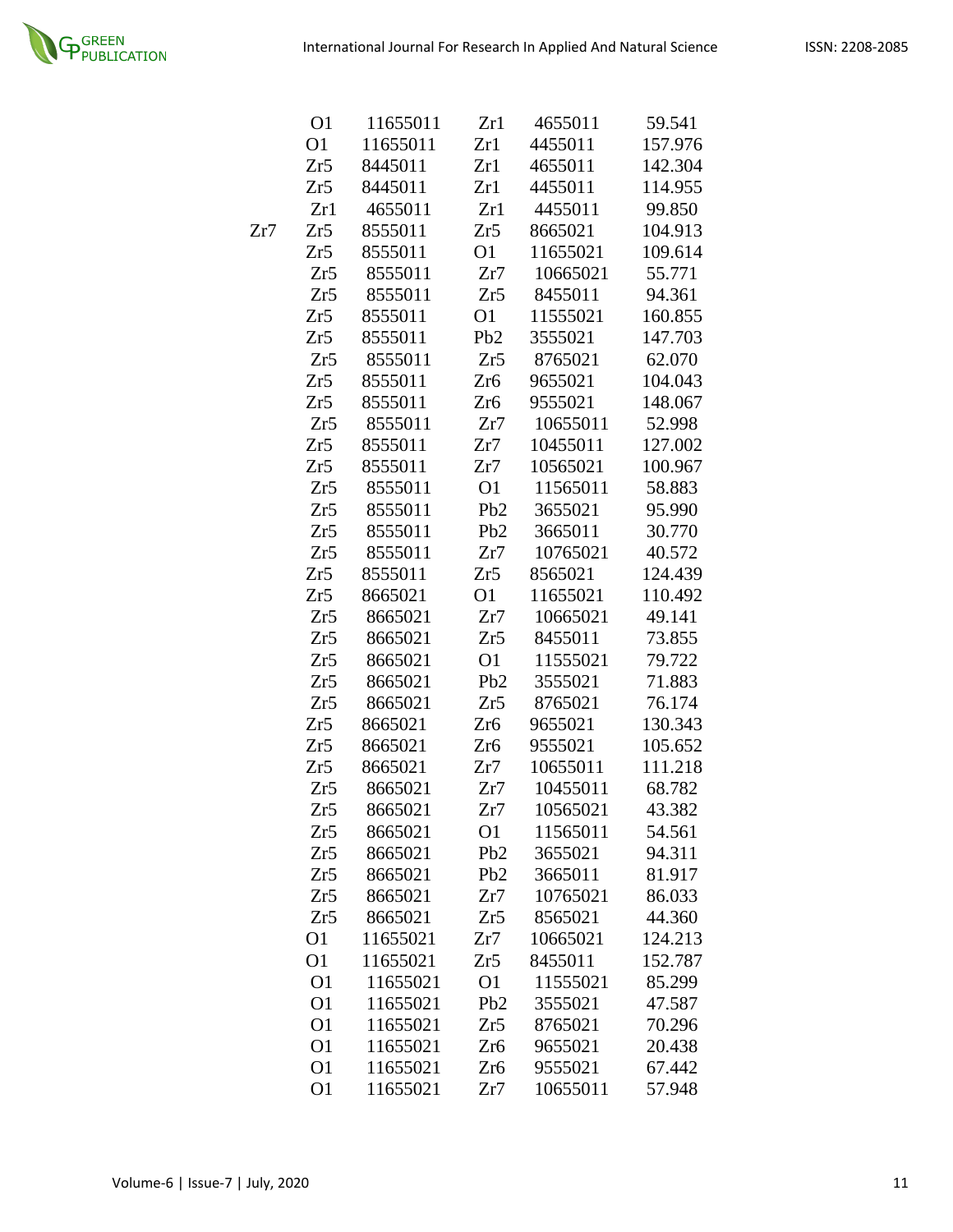

| O <sub>1</sub>   | 11655021 | Zr7              | 10455011 | 122.052 |
|------------------|----------|------------------|----------|---------|
| O <sub>1</sub>   | 11655021 | Zr7              | 10565021 | 145.159 |
| O <sub>1</sub>   | 11655021 | O <sub>1</sub>   | 11565011 | 149.976 |
| O <sub>1</sub>   | 11655021 | P <sub>b</sub> 2 | 3655021  | 25.818  |
| O <sub>1</sub>   | 11655021 | Pb <sub>2</sub>  | 3665011  | 138.224 |
| O <sub>1</sub>   | 11655021 | Zr7              | 10765021 | 83.745  |
| O <sub>1</sub>   | 11655021 | Zr5              | 8565021  | 123.593 |
| Zr7              | 10665021 | Zr5              | 8455011  | 79.723  |
| Zr7              | 10665021 | O <sub>1</sub>   | 11555021 | 125.925 |
| Zr7              | 10665021 | O <sub>1</sub>   | 11565011 | 25.764  |
| Zr7              | 10665021 | Pb <sub>2</sub>  | 3655021  | 98.395  |
| Zr7              | 10665021 | Pb <sub>2</sub>  | 3665011  | 37.551  |
| Zr7              | 10665021 | Zr7              | 10765021 | 49.178  |
| Zr7              | 10665021 | Zr5              | 8565021  | 80.264  |
| Zr5              | 8455011  | O <sub>1</sub>   | 11555021 | 68.757  |
| Zr5              | 8455011  | P <sub>b</sub> 2 | 3555021  | 114.496 |
| Zr5              | 8455011  | Zr5              | 8765021  | 134.898 |
| Zr5              | 8455011  | O <sub>1</sub>   | 11565011 | 54.873  |
| Zr5              | 8455011  | Pb <sub>2</sub>  | 3655021  | 165.981 |
| Zr5              | 8455011  | Pb <sub>2</sub>  | 3665011  | 68.299  |
| Zr5              | 8455011  | Zr7              | 10765021 | 123.445 |
| Zr5              | 8455011  | Zr5              | 8565021  | 40.985  |
| O <sub>1</sub>   | 11555021 | Pb <sub>2</sub>  | 3555021  | 51.439  |
| O <sub>1</sub>   | 11555021 | Zr5              | 8765021  | 136.442 |
| O <sub>1</sub>   | 11555021 | Zr <sub>6</sub>  | 9655021  | 85.702  |
| O <sub>1</sub>   | 11555021 | Zr <sub>6</sub>  | 9555021  | 27.646  |
| O <sub>1</sub>   | 11555021 | Zr7              | 10655011 | 143.247 |
| O <sub>1</sub>   | 11555021 | Zr7              | 10455011 | 36.753  |
| O <sub>1</sub>   | 11555021 | Zr7              | 10565021 | 69.312  |
| O <sub>1</sub>   | 11555021 | O <sub>1</sub>   | 11565011 | 113.458 |
| O <sub>1</sub>   | 11555021 | Pb <sub>2</sub>  | 3655021  | 102.231 |
| O <sub>1</sub>   | 11555021 | Pb <sub>2</sub>  | 3665011  | 136.453 |
| O <sub>1</sub>   | 11555021 | Zr7              | 10765021 | 157.716 |
| O <sub>1</sub>   | 11555021 | Zr5              | 8565021  | 47.152  |
| P <sub>b</sub> 2 | 3555021  | Zr5              | 8765021  | 86.493  |
| P <sub>b</sub> 2 | 3555021  | Zr <sub>6</sub>  | 9655021  | 62.154  |
| P <sub>b</sub> 2 | 3555021  | Zr <sub>6</sub>  | 9555021  | 54.110  |
| Pb <sub>2</sub>  | 3555021  | Zr7              | 10655011 | 97.190  |
| P <sub>b</sub> 2 | 3555021  | Zr7              | 10455011 | 82.810  |
| P <sub>b</sub> 2 | 3555021  | Zr7              | 10565021 | 97.604  |
| P <sub>b</sub> 2 | 3555021  | O1               | 11565011 | 126.430 |
| P <sub>b</sub> 2 | 3555021  | Pb2              | 3655021  | 53.297  |
| P <sub>b</sub> 2 | 3555021  | P <sub>b</sub> 2 | 3665011  | 150.850 |
| P <sub>b</sub> 2 | 3555021  | Zr7              | 10765021 | 107.794 |
| Pb <sub>2</sub>  | 3555021  | Zr5              | 8565021  | 76.598  |
| Zr <sub>6</sub>  | 9655021  | O <sub>1</sub>   | 11565011 | 160.489 |
|                  |          |                  |          |         |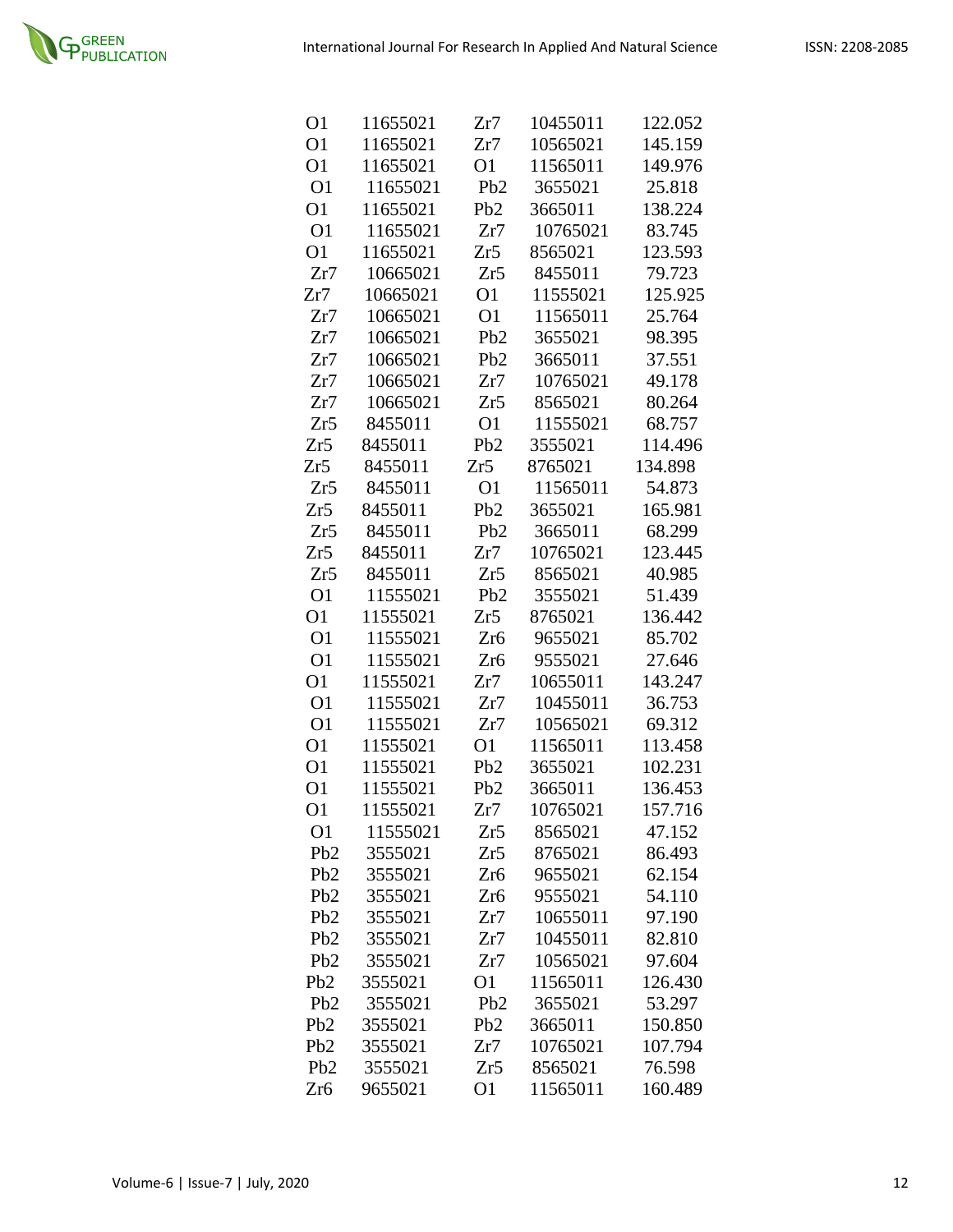

|    | Zr6              | 9655021  | P <sub>b</sub> 2 | 3655021  | 43.152  |
|----|------------------|----------|------------------|----------|---------|
|    | Zr <sub>6</sub>  | 9655021  | Pb <sub>2</sub>  | 3665011  | 134.783 |
|    | Zr <sub>6</sub>  | 9655021  | Zr7              | 10765021 | 90.668  |
|    | Zr <sub>6</sub>  | 9655021  | Zr5              | 8565021  | 131.397 |
|    | Zr6              | 9555021  | Zr7              | 10655011 | 121.534 |
|    | Zr <sub>6</sub>  | 9555021  | Zr7              | 10455011 | 58.466  |
|    | Zr <sub>6</sub>  | 9555021  | Zr7              | 10565021 | 94.897  |
|    | Zr <sub>6</sub>  | 9555021  | O <sub>1</sub>   | 11565011 | 138.006 |
|    | Zr <sub>6</sub>  | 9555021  | Pb2              | 3655021  | 90.743  |
|    | Zr6              | 9555021  | P <sub>b</sub> 2 | 3665011  | 149.735 |
|    | Zr <sub>6</sub>  | 9555021  | Zr7              | 10765021 | 151.092 |
|    | Zr <sub>6</sub>  | 9555021  | Zr5              | 8565021  | 74.181  |
|    | Zr7              | 10655011 | Zr7              | 10455011 | 180.000 |
|    | Zr7              | 10655011 | Zr7              | 10565021 | 142.486 |
|    | Zr7              | 10655011 | O <sub>1</sub>   | 11565011 | 100.445 |
|    | Zr7              | 10655011 | Pb <sub>2</sub>  | 3655021  | 43.894  |
|    | Zr7              | 10655011 | P <sub>b</sub> 2 | 3665011  | 80.291  |
|    | Zr7              | 10655011 | Zr7              | 10765021 | 31.535  |
|    | Zr7              | 10655011 | Zr5              | 8565021  | 155.578 |
|    | Zr7              | 10455011 | Zr7              | 10565021 | 37.514  |
|    | Zr7              | 10455011 | O <sub>1</sub>   | 11565011 | 79.555  |
|    | Zr7              | 10455011 | P <sub>b</sub> 2 | 3655021  | 136.106 |
|    | Zr7              | 10455011 | Pb2              | 3665011  | 99.709  |
|    | Zr7              | 10455011 | Zr7              | 10765021 | 148.465 |
|    | Zr7              | 10455011 | Zr5              | 8565021  | 24.422  |
|    | Zr7              | 10565021 | O <sub>1</sub>   | 11565011 | 44.147  |
|    | Zr7              | 10565021 | Pb <sub>2</sub>  | 3655021  | 137.177 |
|    | Zr7              | 10565021 | Pb <sub>2</sub>  | 3665011  | 70.207  |
|    | O1               | 11565011 | Pb2              | 3655021  | 124.159 |
|    | O <sub>1</sub>   | 11565011 | Pb <sub>2</sub>  | 3665011  | 29.346  |
|    | O <sub>1</sub>   | 11565011 | Zr7              | 10765021 | 70.229  |
|    | O <sub>1</sub>   | 11565011 | Zr5              | 8565021  | 66.850  |
|    | Pb2              | 3655021  | Pb2              | 3665011  | 118.296 |
|    | P <sub>b</sub> 2 | 3655021  | Zr7              | 10765021 | 61.627  |
|    | Pb2              | 3655021  | Zr5              | 8565021  | 125.017 |
|    | Pb <sub>2</sub>  | 3665011  | Zr7              | 10765021 | 56.669  |
|    | P <sub>b</sub> 2 | 3665011  | Zr5              | 8565021  | 93.677  |
|    | Zr7              | 10765021 | Zr5              | 8565021  | 127.486 |
| O1 | Zr6              | 9555011  | Zr7              | 10655021 | 132.345 |
|    | Zr <sub>6</sub>  | 9555011  | P <sub>b</sub> 2 | 3655011  | 119.386 |
|    | Zr6              | 9555011  | Pb <sub>2</sub>  | 3555011  | 86.349  |
|    | Zr <sub>6</sub>  | 9555011  | O <sub>1</sub>   | 11455011 | 68.850  |
|    | Zr <sub>6</sub>  | 9555011  | <b>O</b> 1       | 11655011 | 111.150 |
|    | Zr <sub>6</sub>  | 9555011  | Zr7              | 10545011 | 149.434 |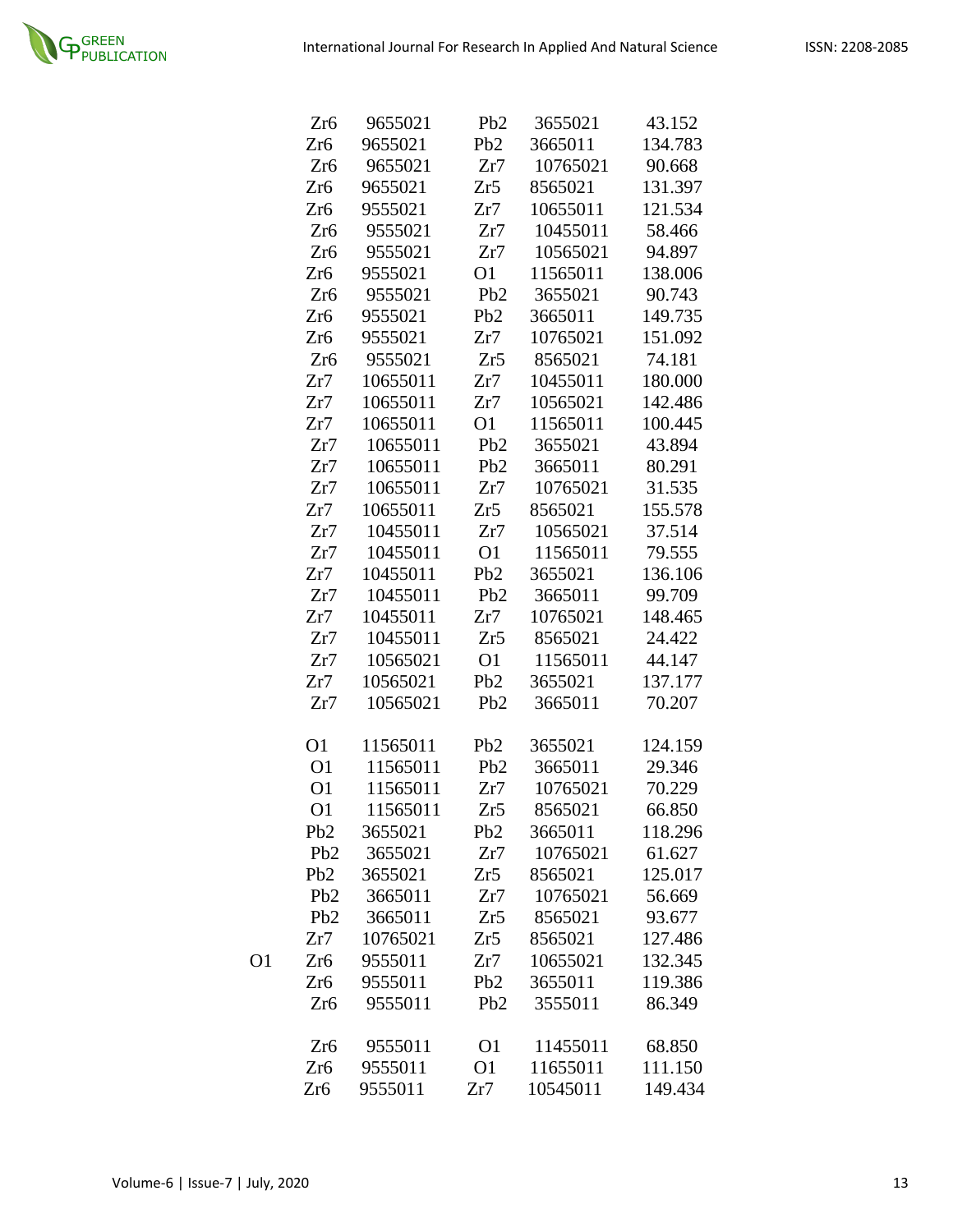|    | Zr7              | 10655021 | P <sub>b</sub> 2 | 3655011  | 88.463  |
|----|------------------|----------|------------------|----------|---------|
|    | Zr7              | 10655021 | Pb <sub>2</sub>  | 3555011  | 133.619 |
|    | Zr7              | 10655021 | Zr7              | 10555021 | 85.299  |
|    | Zr7              | 10655021 | Zr5              | 8655021  | 33.089  |
|    | Zr7              | 10655021 | Zr <sub>6</sub>  | 9655011  | 76.310  |
|    | Zr7              | 10655021 | Zr5              | 8445011  | 72.977  |
|    | Zr7              | 10655021 | Zr5              | 8545011  | 34.452  |
|    | Zr7              | 10655021 | O <sub>1</sub>   | 11455011 | 122.052 |
|    | Zr7              | 10655021 | O <sub>1</sub>   | 11655011 | 57.948  |
|    | P <sub>b</sub> 2 | 3655011  | Pb <sub>2</sub>  | 3555011  | 92.282  |
|    | P <sub>b</sub> 2 | 3655011  | Zr7              | 10555021 | 140.081 |
|    | P <sub>b</sub> 2 | 3655011  | Zr5              | 8655021  | 117.592 |
|    | Pb2              | 3655011  | Zr <sub>6</sub>  | 9655011  | 61.780  |
|    | P <sub>b</sub> 2 | 3655011  | Zr5              | 8445011  | 102.753 |
|    | Pb <sub>2</sub>  | 3655011  | Zr5              | 8545011  | 62.001  |
|    | Pb2              | 3655011  | O <sub>1</sub>   | 11455011 | 131.939 |
|    | P <sub>b</sub> 2 | 3655011  | O <sub>1</sub>   | 11655011 | 48.061  |
|    | Pb <sub>2</sub>  | 3655011  | Zr7              | 10545011 | 89.435  |
|    | Zr5              | 8655021  | O <sub>1</sub>   | 11455011 | 89.574  |
|    | Zr5              | 8655021  | O <sub>1</sub>   | 11655011 | 90.426  |
|    | Zr <sub>6</sub>  | 9655011  | O1               | 11455011 | 152.877 |
|    | Zr <sub>6</sub>  | 9655011  | O <sub>1</sub>   | 11655011 | 27.123  |
|    | $Zr$ 6           | 9655011  | Zr7              | 10545011 | 103.154 |
|    | Zr5              | 8445011  | O <sub>1</sub>   | 11455011 | 60.367  |
|    | O <sub>1</sub>   | 11455011 | Zr7              | 10545011 | 100.445 |
|    | O <sub>1</sub>   | 11455011 | Zr <sub>6</sub>  | 9455011  | 20.145  |
|    | O <sub>1</sub>   | 11455011 | Zr1              | 4555011  | 81.935  |
|    | O <sub>1</sub>   | 11455011 | Zr4              | 7655011  | 97.043  |
|    | O <sub>1</sub>   | 11655011 | Zr7              | 10545011 | 79.555  |
|    | O <sub>1</sub>   | 11655011 | Zr <sub>6</sub>  | 9455011  | 159.855 |
|    | O <sub>1</sub>   | 11655011 | Zr1              | 4555011  | 98.065  |
|    | O <sub>1</sub>   | 11655011 | Zr <sub>4</sub>  | 7655011  | 82.957  |
| U1 | U1               | 7555011  | Zr3              | 6555011  | 121.543 |
|    | U1               | 7555011  | Zr3              | 6655011  | 110.905 |
|    | Zr4              | 7555011  | O <sub>2</sub>   | 12655011 | 84.956  |
|    | U1               | 7555011  | O <sub>2</sub>   | 12455011 | 95.044  |
|    | U1               | 7555011  | U <sub>4</sub>   | 7455011  | 54.573  |
|    | Zr4              | 7555011  | Zr2              | 5555011  | 36.451  |
|    | Zr4              | 7555011  | Zr4              | 7655011  | 48.398  |
|    | Zr3              | 6555011  | Zr3              | 6655011  | 67.449  |
|    | U1               | 6555011  | O <sub>2</sub>   | 12655011 | 117.116 |

## SEM(SCANNING ELECTRON MICROSCOPY)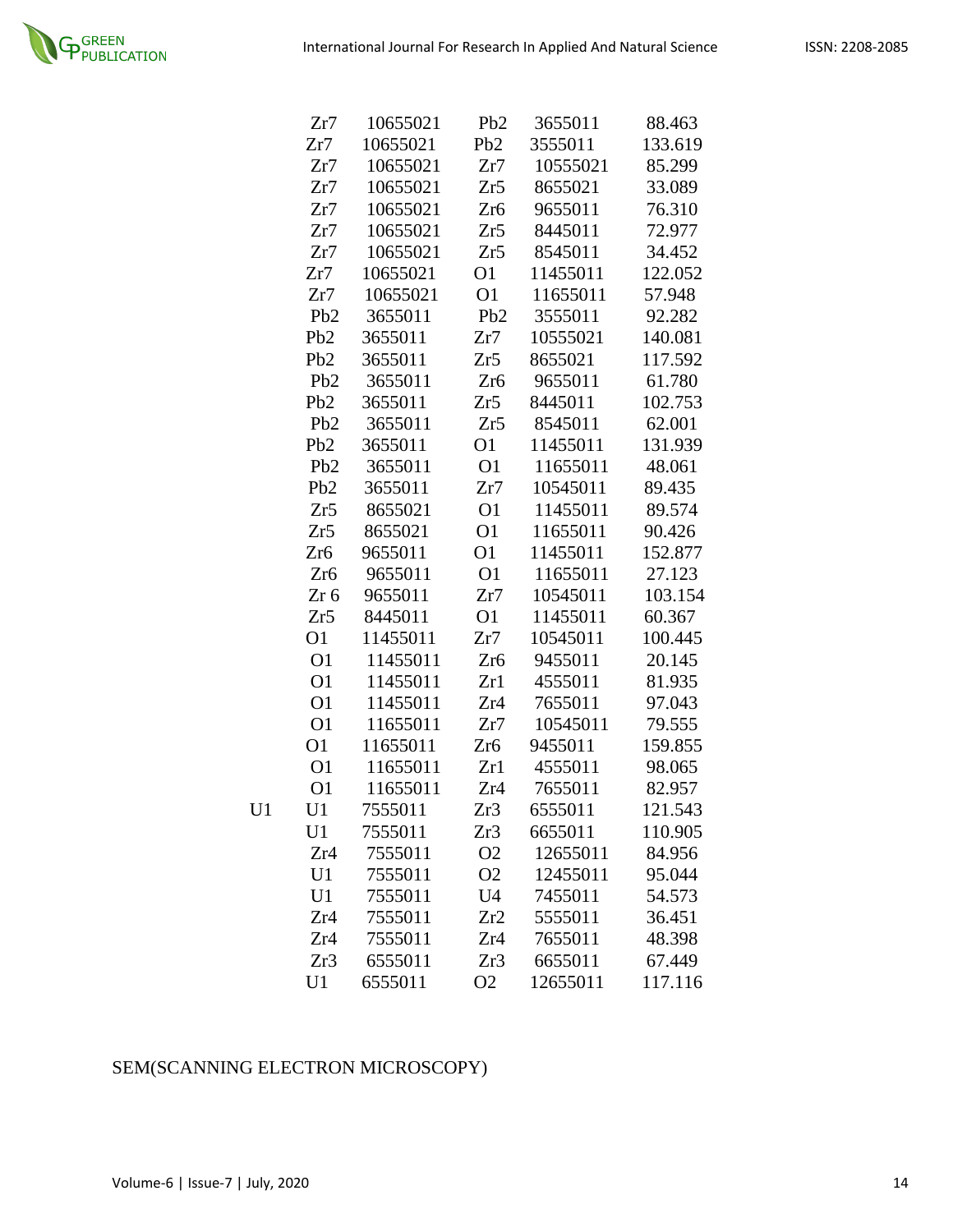

Scanning electron microscopy (SEM) is giving morphological examination with direct visualization. The techniques based on electron microscopy offer several advantages in morphological and sizing analysis; however, they provide limited information about the size distribution. For SEM characterization, nanoparticles solution should be first converted into a dry powder, which is then mounted on a sample holder followed by coating with a conductive metal, such as gold, using a sputter coater. The sample is then scanned with a focused fine beam of electrons. The surface characteristics of the sample are obtained from the secondary electrons emitted<sup>[12]</sup> from the sample surface. The morphology of the oxide nanoparticles is shown in Fig.2. From the image, it is clear that the particles were highly agglomerated in nature. The SEM pictures clearly show randomly distributed grains with smaller size. From the SEM analyses, one can conclude the formation of nanoparticles spherical structure. Here it is grown in very highdensity and possessing almost uniform spherical shapes. The image reveals that the average size of the particles is 18.32 nm.



Figure .4 SEM image of **Pb 0.5 U0.25 Zr 1.25 O4.5**

### THE TRANSMISSION ELECTRON MICROSCOPE (TEM)

The transmission electron microscope utilized a high energy electron beam transmitted through a very thin sample to image and analyzes the microstructure of materials with atomic scale resolution. The electrons are focused with electromagnetic lenses and the image is observed on a fluorescent screen, or recorded on film or digital camera. The electrons are accelerated at several hundred kV, giving wavelengths much smaller than that of light: 200kV electrons have a wavelength of 0.025Å. Whereas, the resolution of the optical microscope is limited by the wavelength of light, that of the electron microscope is limited by aberrations inherent in electromagnetic lenses, to about  $1-2$  Å. Transmission electron microscope is used to characterize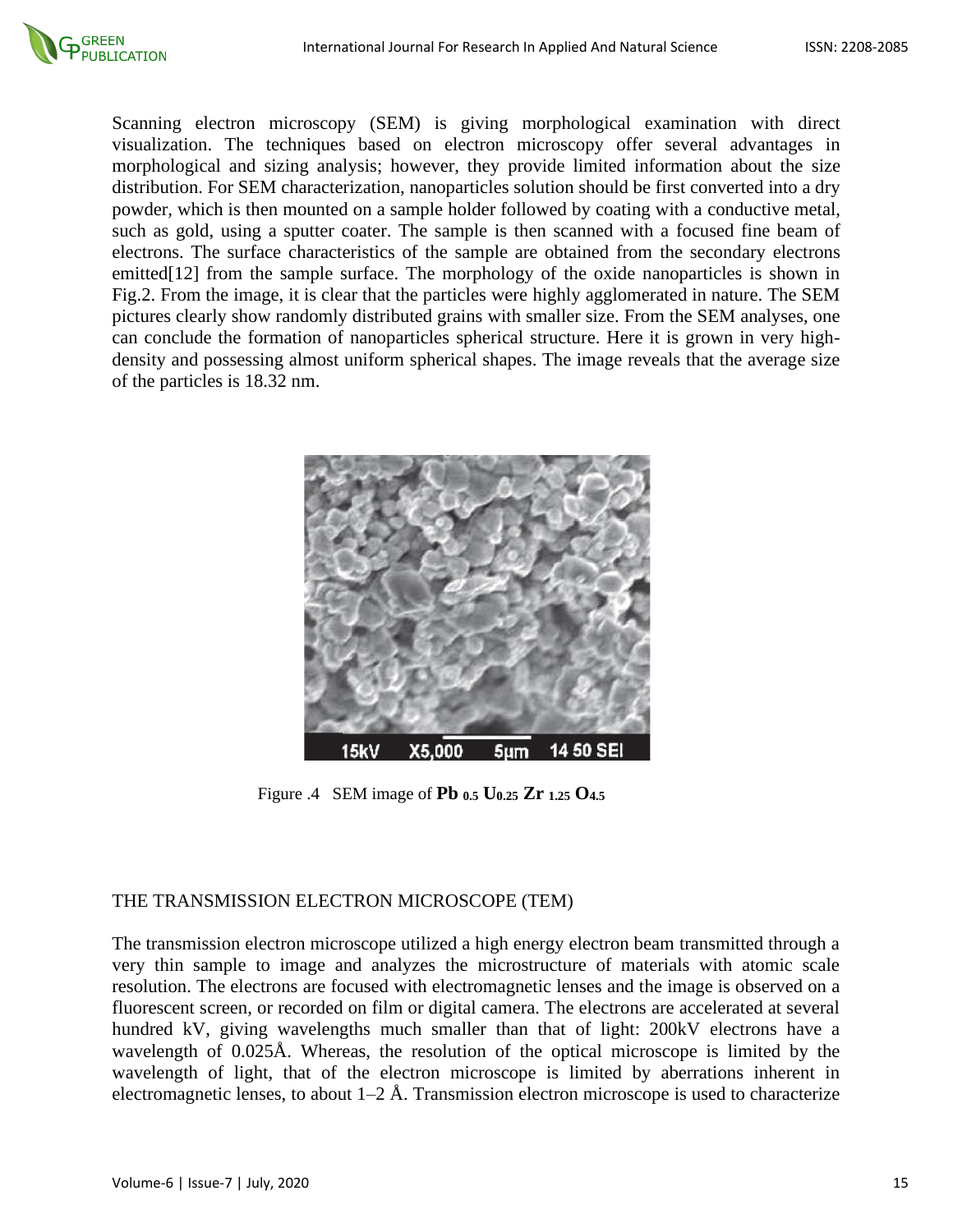the microstructure of materials with very high spatial resolution. The transmission electron microscopic study was carried out to confirm the actual size of the particles, their growth pattern and the distribution of the crystallites[13]. TEM image of the synthesized silver oxide nanoparticles is shown in Fig.3. As can be seen from the TEM image, the particles are nearly spherical shapes with well defined boundaries. It is evident from the micrographs that the average size of the particles as directly measured from the image is 18.32 nm. This result is similar to that obtained from XRD analysis.



Figure 5. High-resolution TEM image of a faceted crystallite of **Pb 0.5 U0.25 Zr 1.25 O4.5** with one facet highlighted

TEM analysis confirms the presence of small crystallites making up our samples, and Figure 2 shows some representative images that show the maximum particle dimension is around 10 nm. These images apparently show a dependence of particle size on composition, with the most Birich materials showing smaller crystallites on average. The bulk, average particle size will be explored in more detail below when we discuss the neutron scattering results. Higher resolution TEM, Figure 3, reveals that the small crystallites show faceted surfaces: this illustrates the high crystallinity of individual particles[14].

## DIELECTRIC CONSTANT

The dielectric constant and the dielectric loss of the 10 mm in diameter pellet have been used for the determination of dielectric properties of silver oxide nanoparticles. The corresponding thickness of the pellet was 1.20 mm was studied at different temperature using a HIOKI 3532-50 LCR HITESTER in the frequency range of 50 Hz to 5 MHz. The results of the dielectric constant and dielectric loss as a function of frequency have been plotted in Figs. 6&7. It can be easily interpreted from the plots that the silver oxide nanoparticles show same trend, as having high values of dielectric constant and dielectric loss at low frequencies and decrease with the increase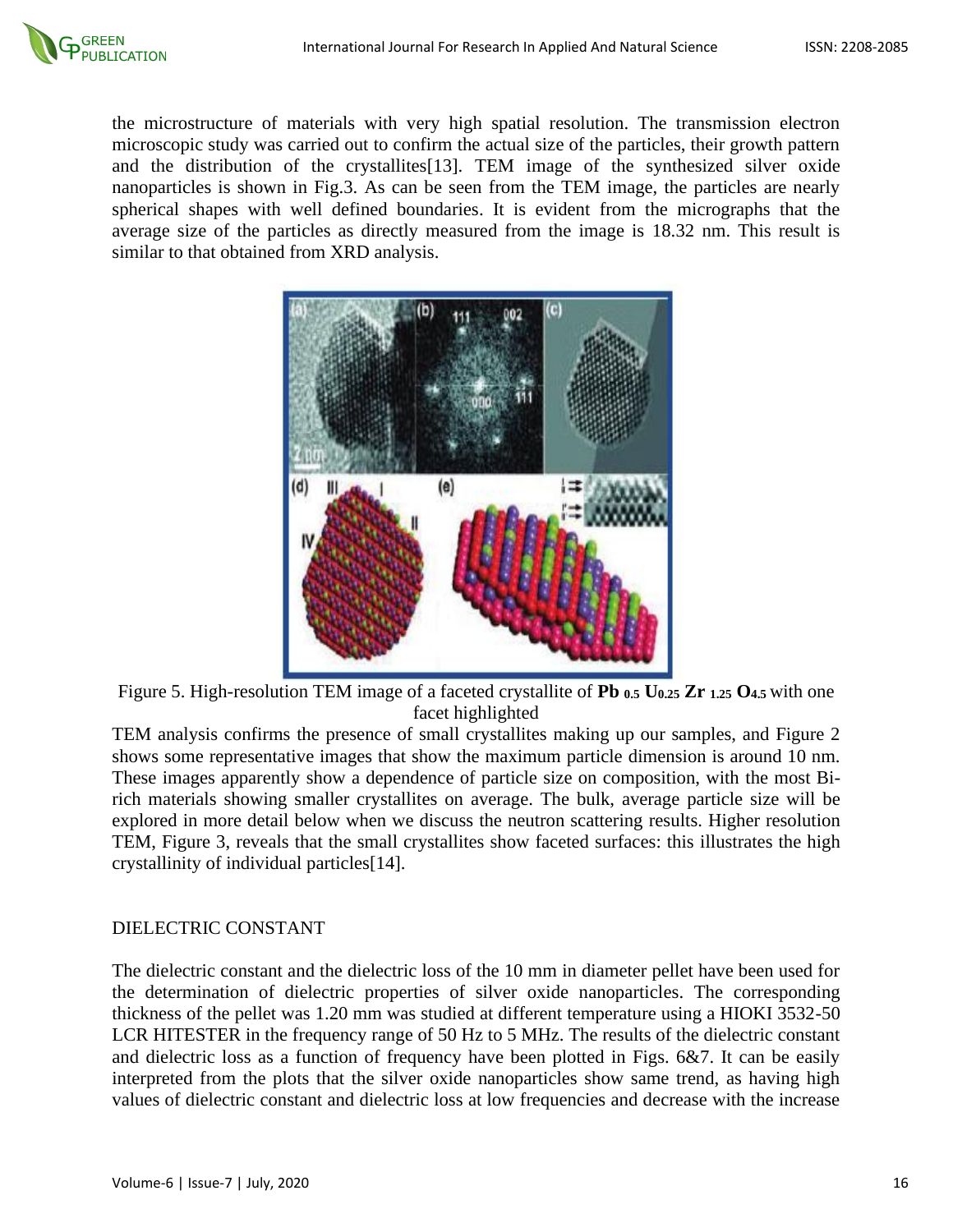

in frequency while reaching to a constant saturated value at high frequencies, depicting a frequency independent behavior. These defects activate interfacial polarizations at low frequencies. Due to this polarization, the dielectric constant is higher at low frequencies. The net polarization of silver oxide is owing to ionic, electronic, dipolar and space charge polarizations [10]. The huge value of the dielectric constant is due to the fact that silver oxide acts as a nanodipole under electric fields [15]. The small-sized particles require a large number of particles per unit volume, important in an increase of the dipole moment per unit volume, and a high dielectric constant. The dielectric constant at low frequencies starts from high value and decreases with increase in temperature. As the temperature increases, the dielectric constant values start increasing. The high value of dielectric constant at low temperature credited to space charge polarization whereas at higher temperature and at low frequencies it possibly connected with defect related conduction processes [16]. The variations of dielectric loss of silver oxide nanoparticles of with frequency and temperature are shown in Fig.7. It can be seen that dielectric loss decreases with increase of frequency and at higher frequencies the loss angle has almost the same value at all temperatures. In dielectric materials, generally dielectric losses take place due to absorption current. The orientation of molecules along the direction of the applied electric field in polar dielectrics requires a part of electric energy to overcome the forces of internal friction [13]. One more part of electric energy is utilized for rotations of dipolar molecules and other kinds of molecular transfer from one position to another, which also involve energy losses. In nanophase materials, inhomogeneities similar to defects and space charge formation in the inter phase layers create an absorption current ensuing in a dielectric loss [17].



Figure 6..: Dielectric constant as a function of log frequency

The titled metal oxide show nanopartice according to particle size which are placed in the heater and their response is taken at different temperatures. Temperature dependent dielectric constant and dielectric loss has been plotted in Figs. 8 and 9. It is also observed that as the temperature increases, the dielectric constant also increases to a considerable value as seen in Fig. 5. The same trend is observed behavior of dielectric properties with temperature is different over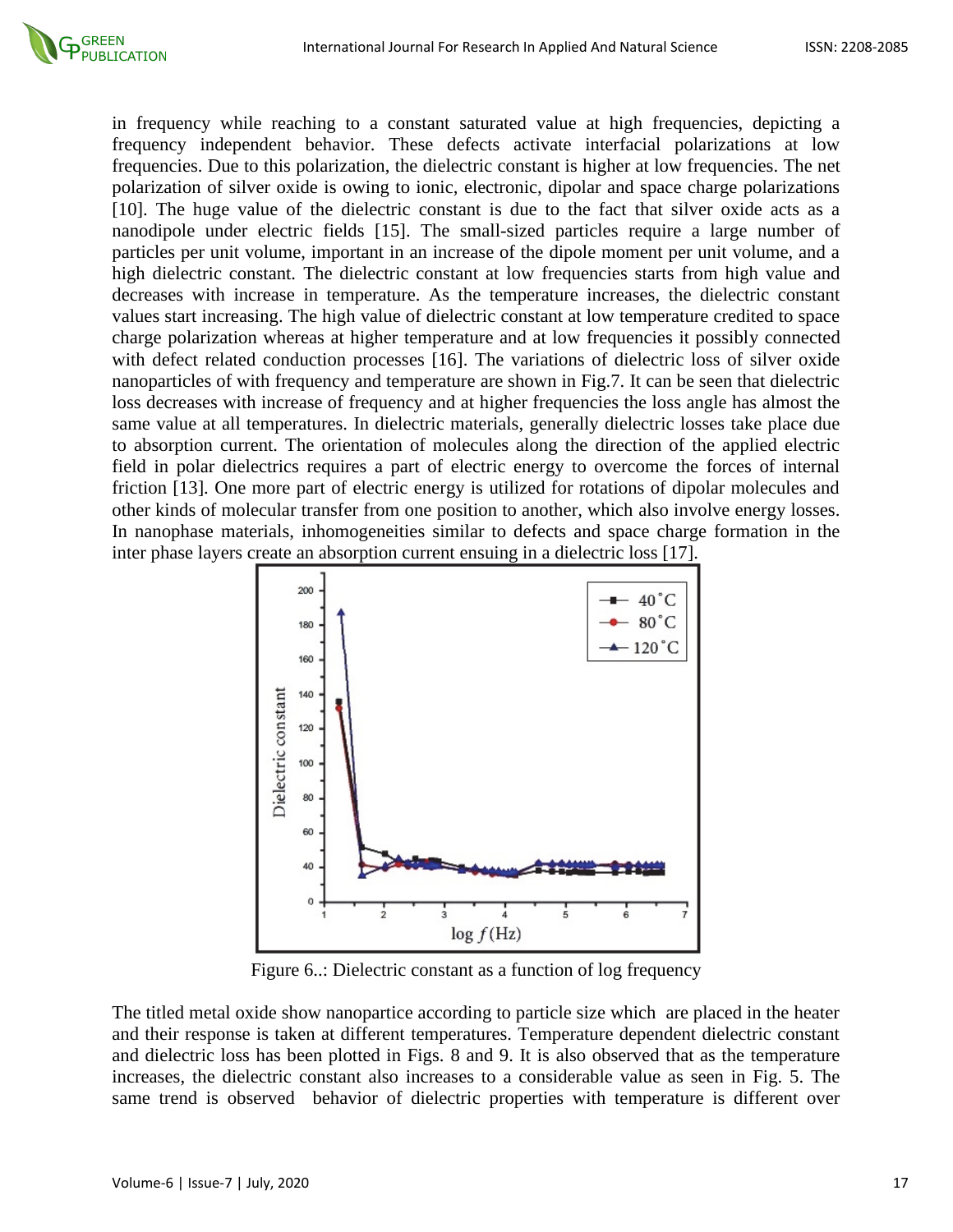different temperature ranges i.e. at low and high temperature. It is evident from the Fig.6 and 7 that the dielectric constant and dielectric loss are low at a certain room temperature range and remain independent of temperature changes. In high temperature range the dielectric properties rise suddenly and reach a maximum value. The basic reason of the independency of dielectric constant in low temperature range is that impurities remain localized in this range and so conduction is not easy while at high temperature impurities are no more localized and hence conductivity of the material is increased. In case of ionic solids, electrons of the material also become free and contribute to conduction. This results in high polarization of the material; hence value of dielectric constant is increased with increase in temperature. At low and room temperature range, the effect of grain boundaries is dominant and that is why the dielectric properties have small magnitudes and are constant. As the temperature is increased, the role of grains becomes more and more effective and increases in the dielectric properties



Figure. 7: Temperature dependent dielectric constant of **Pb 0.5 U0.25 Zr 1.25 O4.5**



Figure 8. Dielectric loss versus temperature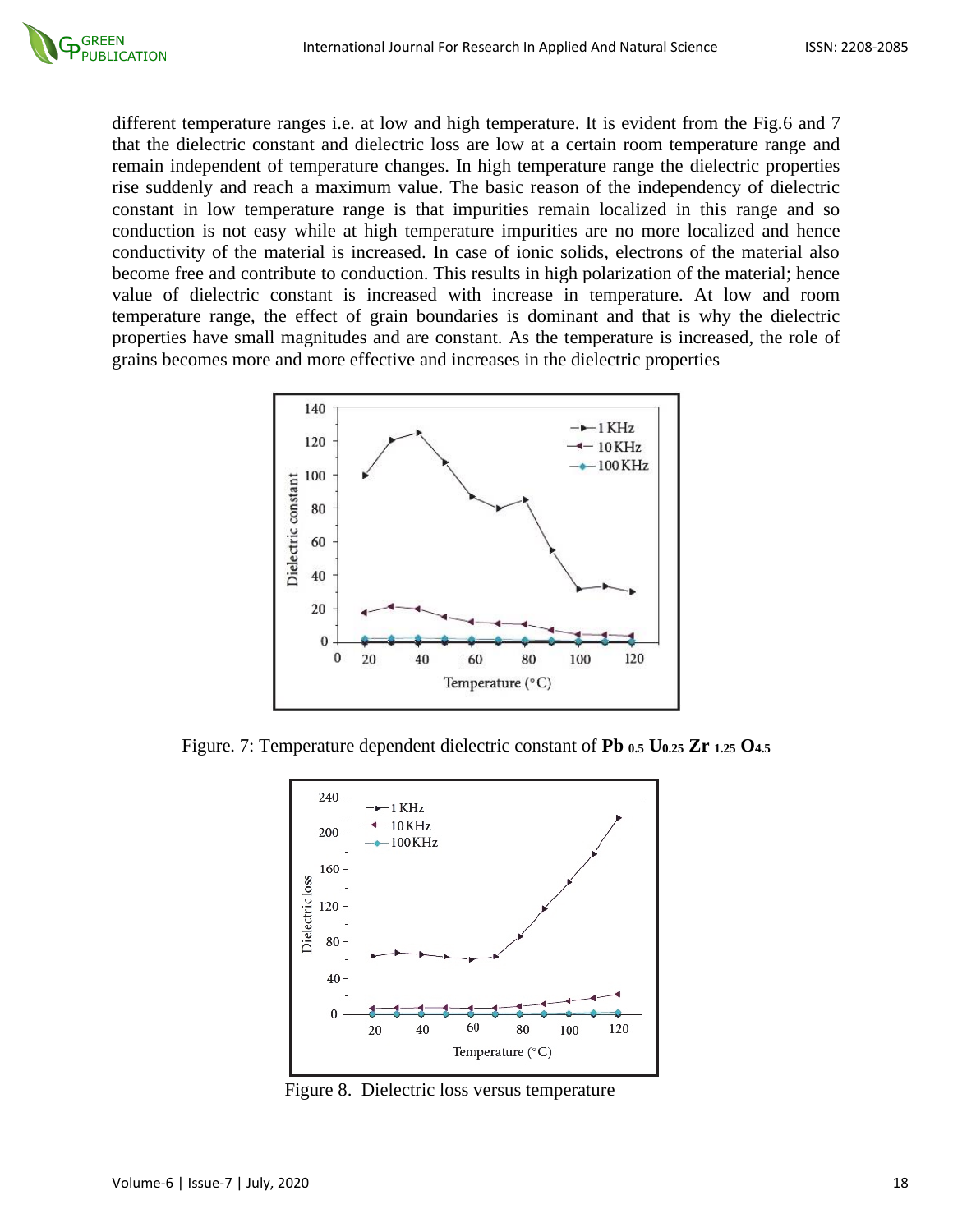Due to the thermionic emission and tunnelling of charge carriers across the barrier, the conductivity increases with the temperature. Because of small size of the particles, the charge carriers reach the surface of the particles more and easily enabling the electron transfer by thermionic emission or tunneling to enhance the conductivity [17]. The a.c. conductivities strongly depend on the particle size, the concentration and heat treatment ofthe sample and the permeating of the electrolytes. Also, the frequency dependent data indicated that the



Fig.9 Variation of conductivity with log f

enhancement was due to grains rather than grain boundary or surface conduction. The nature of frequency and temperature dependence of a.c. conductivity of the present samples, suggests an electronic hopping mechanism, exhibited by a large number of nanocrystalline materials. This hopping mechanism is compatible with the highly order and crystal structure of the grain boundary layers of nanophase materials, having high densities of localized levels. This polarization, which is out of phase with the applied electric field, is measured as a.c. conductivity.

## **CONCLUSIONS**

The titled mixed valence nanoparticles have been successfully synthesized using stoichiometry chemical technique. X-ray diffraction analysis reveals that the crystallite size of the oxide \particles was found to be 18.32 nm. Spherical shapes morphology of the prepared mixed valence metal oxide was observed in the SEM studies. The transmission electron microscopic analysis confirms the prepared **Pb 0.5 U0.25 Zr 1.25 O4.5** with the particle size of around18.32 nm. Absorption spectrum revealed that the extended absorption wavelength towards the visible-light region. The value of band gap energy obtained from UV absorption spectrum is 570 eV, which was also attributed to the formation of nanocrystalline particles. The variation of dielectric constant, dielectric loss with frequency and temperature for **Pb 0.5 U0.25 Zr 1.25 O4.5** nanoparticles were analyzed. In addition, the plasma energy of the valence electron, Penn gap or average energy gap, the Fermi energy and electronic polarizability of the **Pb 0.5 U0.25 Zr 1.25 O4.5** nanoparticles have been also determined. AC electrical conductivity was found to increase with an increase in the temperatures and frequency. The structure was demined by powder XRD using Rietveld refinement. This oxide will be shown as semi- conductivity character. The ac conductivity plot of the pelletized form of  $Bi_{0.5}Mn_{0.64}Mo_{1.5}O_{0.41}$  nanoparticles is shown in Fig6 .It is observed from the results that the ac conductivity increases with the increase in temperature, which shows the semiconducting nature of the **Pb 0.5 U0.25 Zr 1.25 O4.5**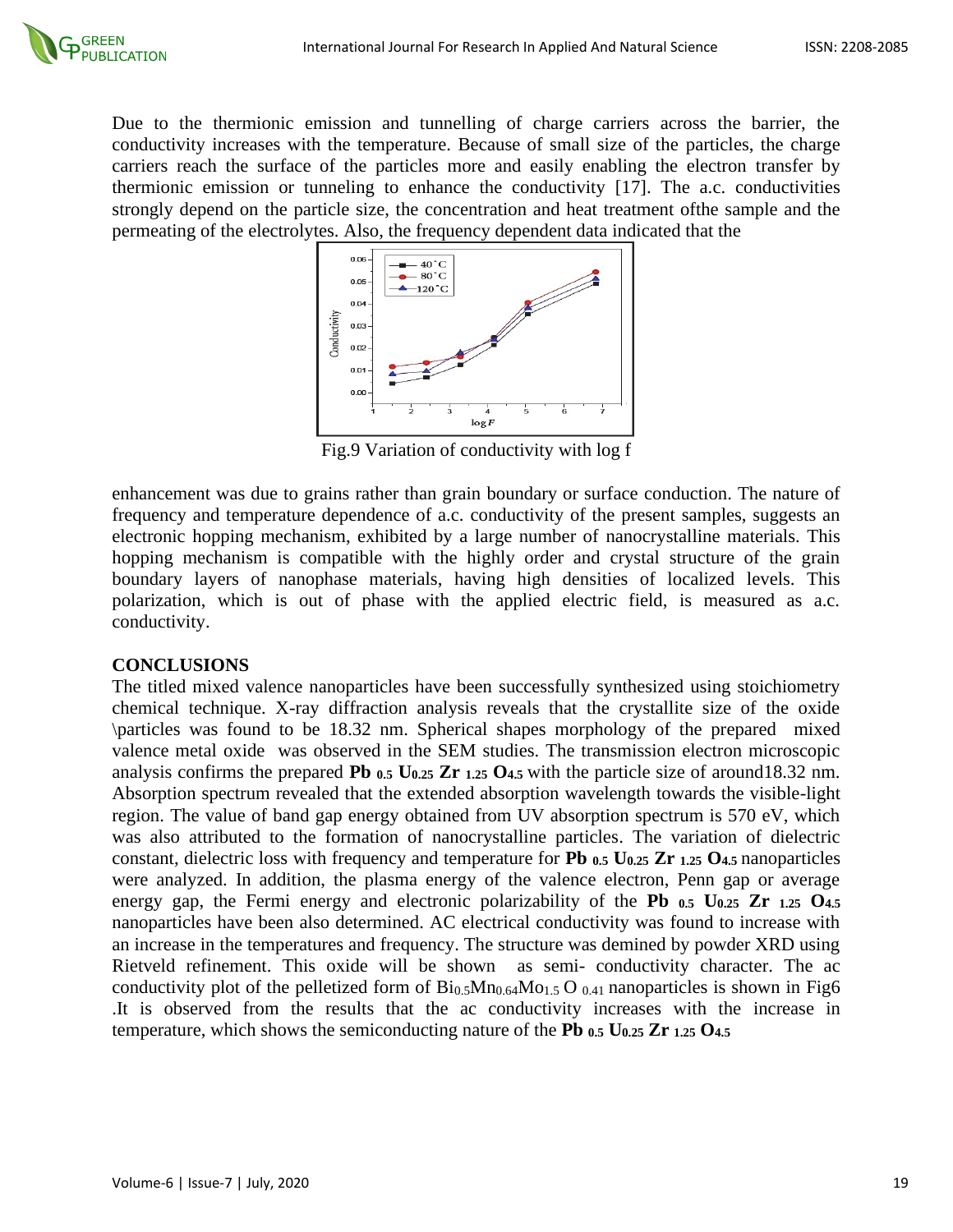

#### **REFERENCES**

1.Parveen Rathi , Dharam Pal Singh , Parveen Surain , Synthesis, characterization, powder XRD and antimicrobial-antioxidant activity evaluation of trivalent transition metal macrocyclic complexes, C. R. Chimie 18 (2015) 430–437

2.KaiLiandRikVanDeun,NovelIntenseEmissionTunableLi1.5La1.5WO6:Mn4+,Nd3+,Yb3+Mate rial with Good Luminescence Thermal Stabilit forPotential Applications in c‑Si Solar Cells and Plant-Cultivation Far-Red-NIR LEDs, ACS Sustainable Chem. Eng. 2019, 7, 16284−16294

3.Peng, Q.; Cao, R.; Ye, Y.; Guo, S.; Hu, Z.; Chen, T.; Zheng, G. Photoluminescence properties of broadband deep-red-emitting Na2MgAl10O17:Mn4+ phosphor. J. Alloys Compd. 2017, 725, 139−144.

4. Liu, Y.; Gao, G.; Huang, L.; Zhu, Y.; Zhang, X.; Yu, J.; Richards, B. S.; Xuan, T.; Wang, Z.; Wang, J. Co-precipitation synthesis and photoluminescence properties of BaTiF6:Mn4+: an efficient red phosphor for warm white LEDs. J. Mater. Chem. C 2018, 6, 127−133.

5. Yu, Y.; Huang, Y.; Zhang, L.; Lin, Z.; Wang, G. Assessment of structure and spectral characteristics of new laser crystal Nd3+:KBaY- (MoO4)3. J. Alloys Compd. 2015, 651, 164−169.

6. Marciniak, Ł.; Bednarkiewicz, A.; Hreniak, D.; Strek, W. The influence of Nd3+ concentration and alkali ions on the sensitivity of non-contact temperature measurements in  $ALaP4O12:Nd3+ (A = Li, K, Na, Rb)nanocrystalline luminescent thermometers. J. Mater.$ Chem. C 2016, 4, 11284−11290.

7. Yang, Z.; Yang, J.; Qiu, J.; Song, Z. Comprehensive investigations of near infrared downshift and upconversion luminescence mechanisms in Yb3+ single-doped and Er3+,Yb3+ codoped SiO2 inverse opals. Phys. Chem. Chem. Phys. 2017, 19, 31997−32006.

8. Ye, S.; Zhou, J.; Wang, S.; Hu, R.; Wang, D.; Qiu, J. Broadband downshifting luminescence in Cr3+-Yb3+ codoped garnet for efficient photovoltaic generation. Opt. Express 2013, 21, 4167. 9. Reisfeld, R.; Lieblich-Soffer, N. Energy transfer from  $UO2^{2+}$  to  $Sm^{3+}$  in phosphate glass. J. Solid State Chem. 1979, 28, 391−395.

10. Dexter, D. L.; Schulman, J. H. Theory of Concentration Quenching in Inorganic Phosphors. J. Chem. Phys. 1954, 22, 1063−1070.

(49) Blasse, G.; Grabmaier, B. C. Luminescent Materials; Springer-

Verlag: Berlin, Germany, 1994.

11. Wu, L.; Bai, Y.; Wu, L.; Yi, H.; Zhang, X.; Zhang, L.; Kong, Y.; Zhang, Y.; Xu, J. Analysis of the structure and abnormal photoluminescence of a red-emitting LiMgBO3:Mn2+ phosphor. Dalton Trans. 2018, 47, 13094−13105.

12. *Parashuram Mishra* Synthesis, crystal structure determination and ionic properties of novel BiCa0.5Mg0.5 O2.5 via X- ray powder diffraction data *,* Elixir Crystal Growth. 2041 32 (2011) 2041-2045.

13. T. Dan Vu, Firas Krichen, Maud Barre,† Sandrine Coste,† Alain Jouanneaux, Emmanuelle Suard,Andrew Fitch, and François Goutenoire Ab Initio Structure Determination of La34Mo8O75 Using Powder X-ray and Neutron Diffraction Data, DOI: 10.1021/acs.cgd.8b01552 Cryst. Growth Des. XXXX, XXX, XXX−XXX

14. Chambrier, M.-H.; Le Bail, A.; Giovannelli, F.; Redjaimia, A.;Florian, P.; Massiot, D.;

Suard, E.; Goutenoire, F. La10W2O21: AnAnion-Deficient Fluorite-Related Superstructure with Oxide Ion Conduction. Inorg. Chem. 2014, 53, 147−159.